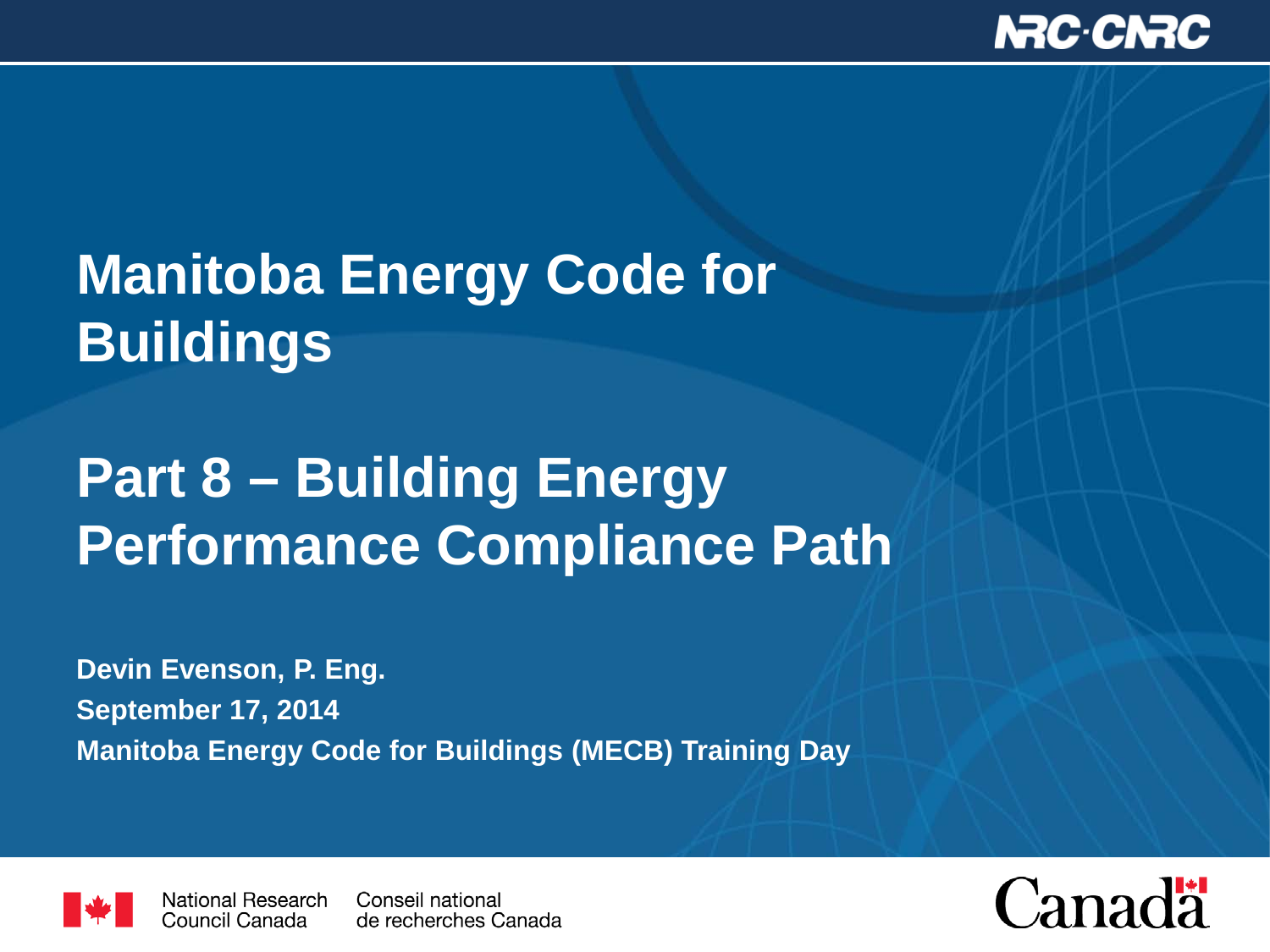#### **Overview**

- Scope, application, and limitations
- Calculation method
- Calculation rules
	- General
	- Building envelope (Part 3)
	- Lighting (Part 4)
	- Heating, ventilating, air conditioning (Part 5) and service water heating (Part 6)
- Modeling resources
- Summary

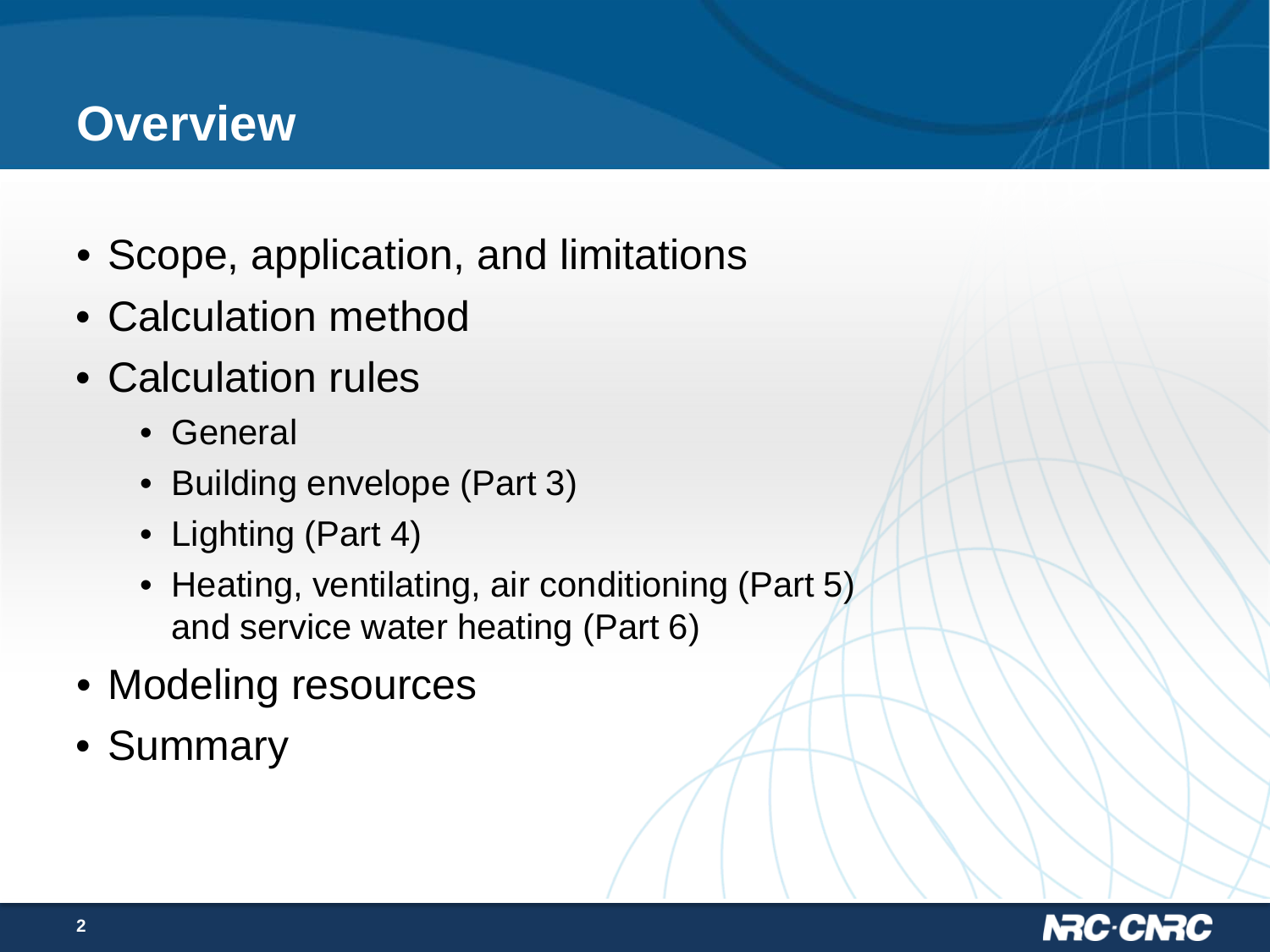#### **Overview**

- Scope, application, and limitations
- Calculation method
- Calculation rules
	- General
	- Building envelope (Part 3)
	- Lighting (Part 4)
	- Heating, ventilating, air conditioning (Part 5) and service water heating (Part 6)
- Modeling resources
- Summary

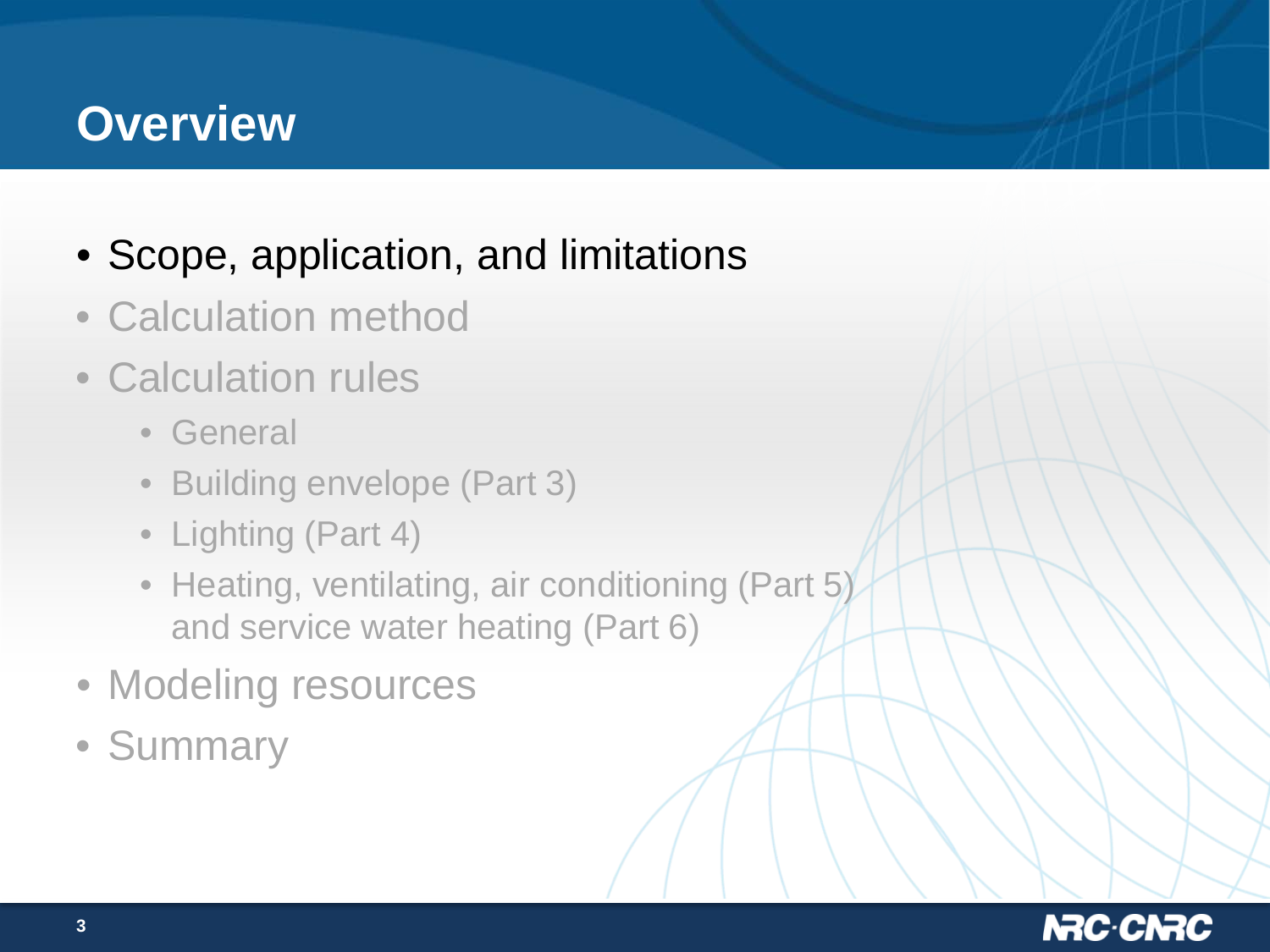## **Scope**

Part 8 provides an alternative to using the **Prescriptive** and **Trade-off Paths**  requirements of NECB Parts 3 to 7.



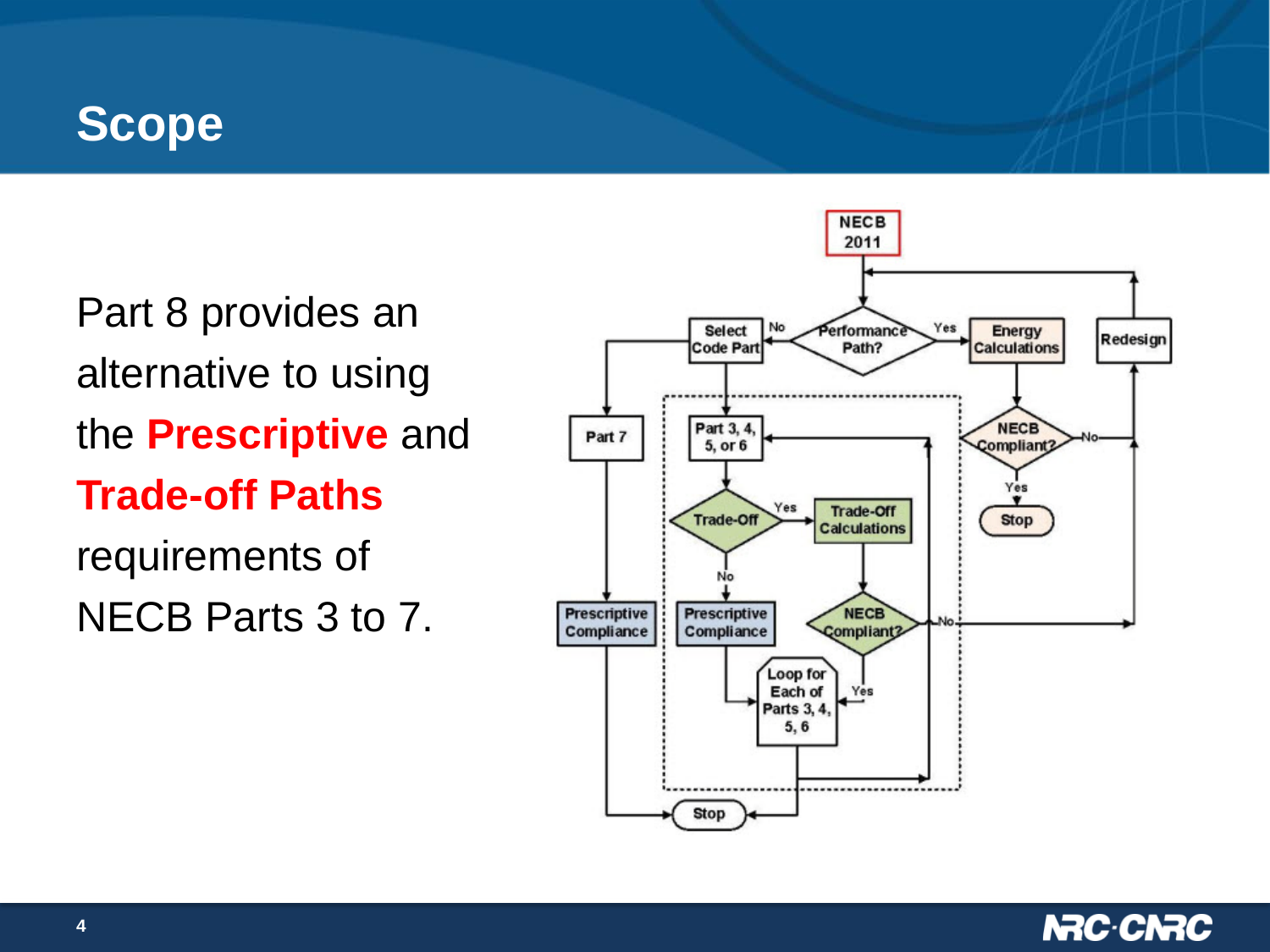

#### **Whole** building approach

Compliance is based on the annual energy consumption



≤



Proposed Reference "Annual Energy Consumption" "Building Energy Target"

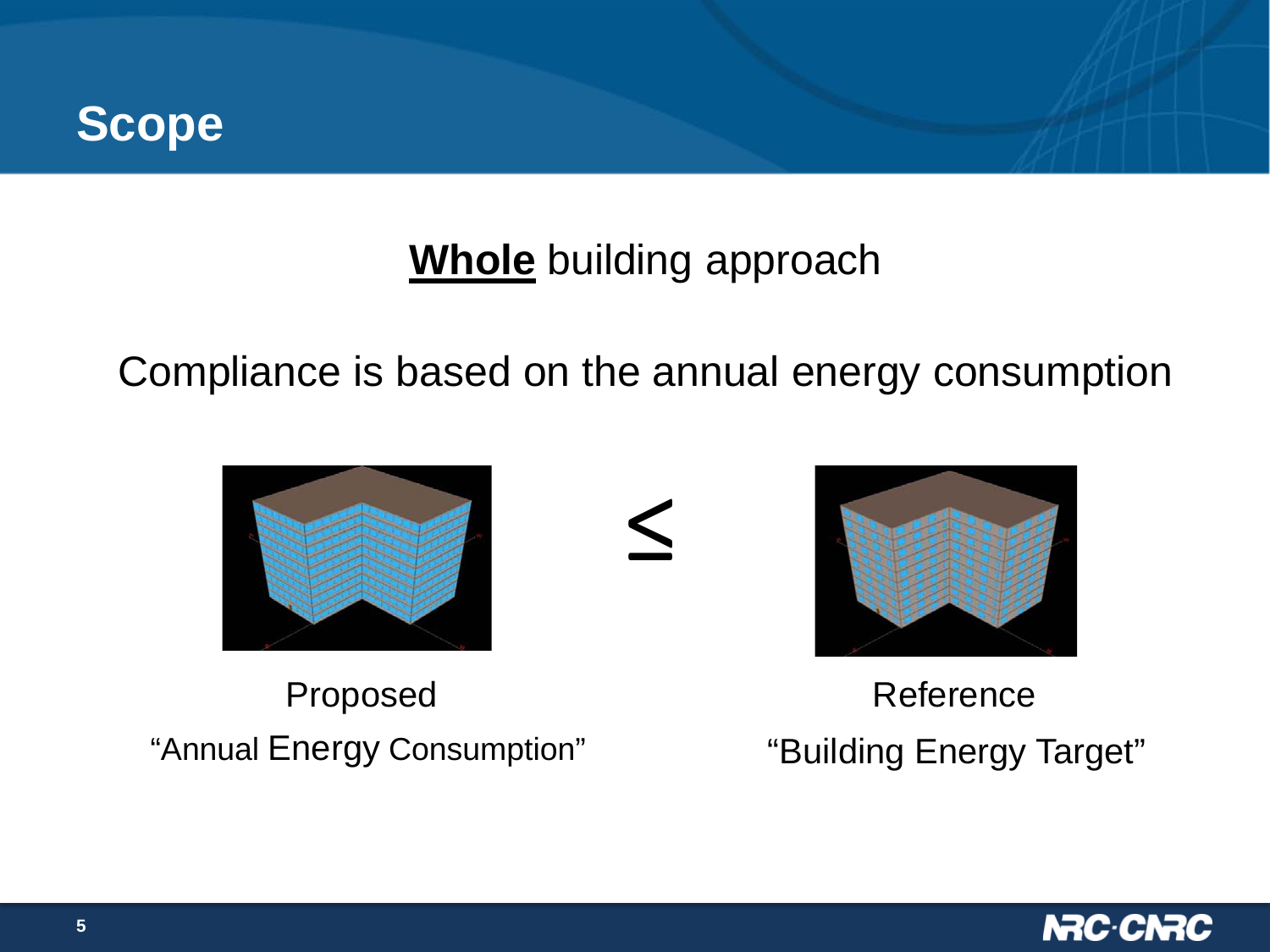# **Limitations**

Sufficient information must be known on

- Building occupancy type(s)
- Location
- •Components, materials, and assemblies



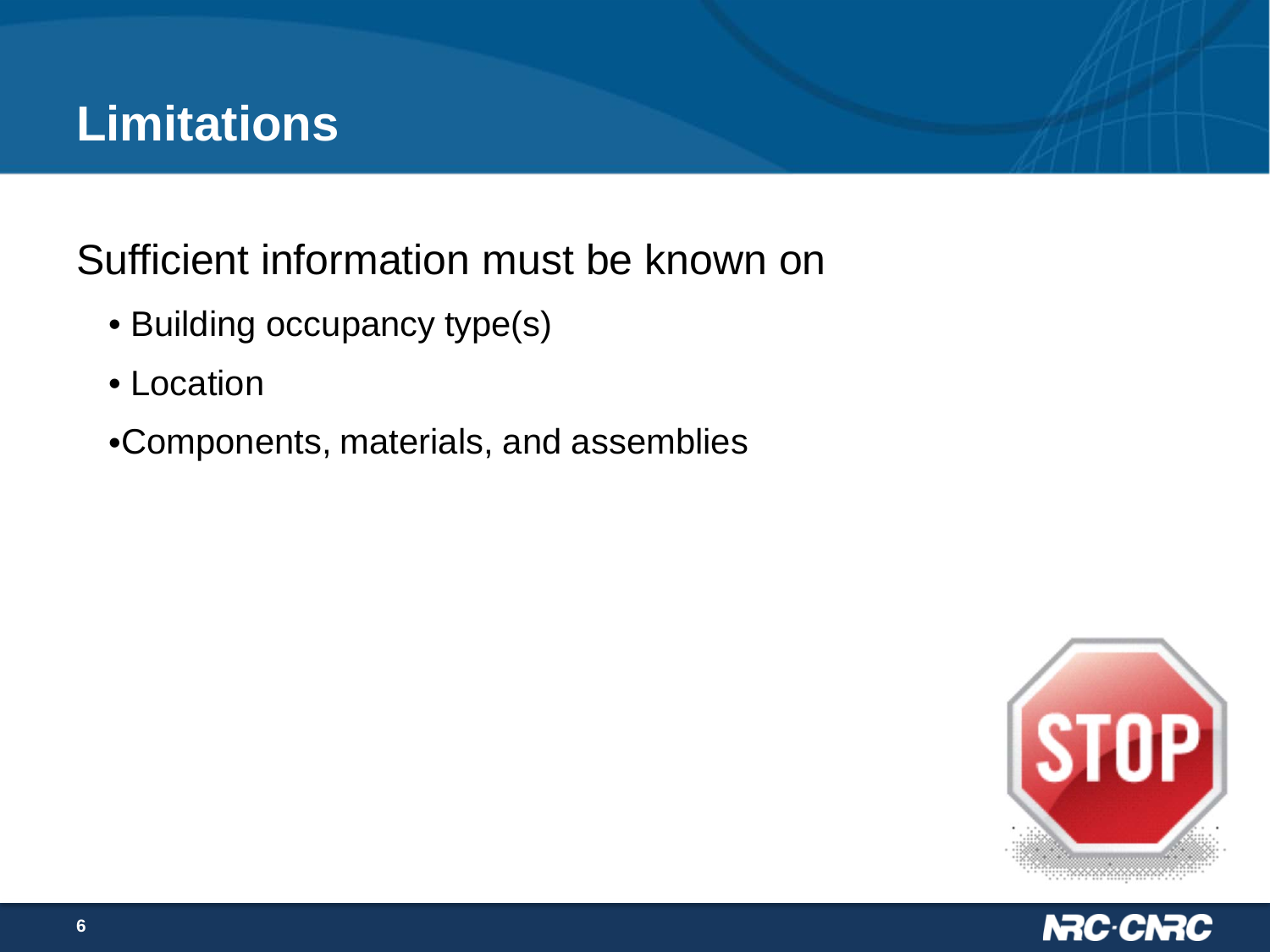# **Limitations**

#### Building envelope

- Thermally active element above-grade requires insulation
- Slab-on-grade permitted flexibility
- Designed to avoid air leakage, wetting or moisture by-pass

#### HVAC and service water heating

• All appliances and equipment performance efficiencies cannot be less than required by the applicable energy efficiency act

#### Lighting and Electrical systems

• None



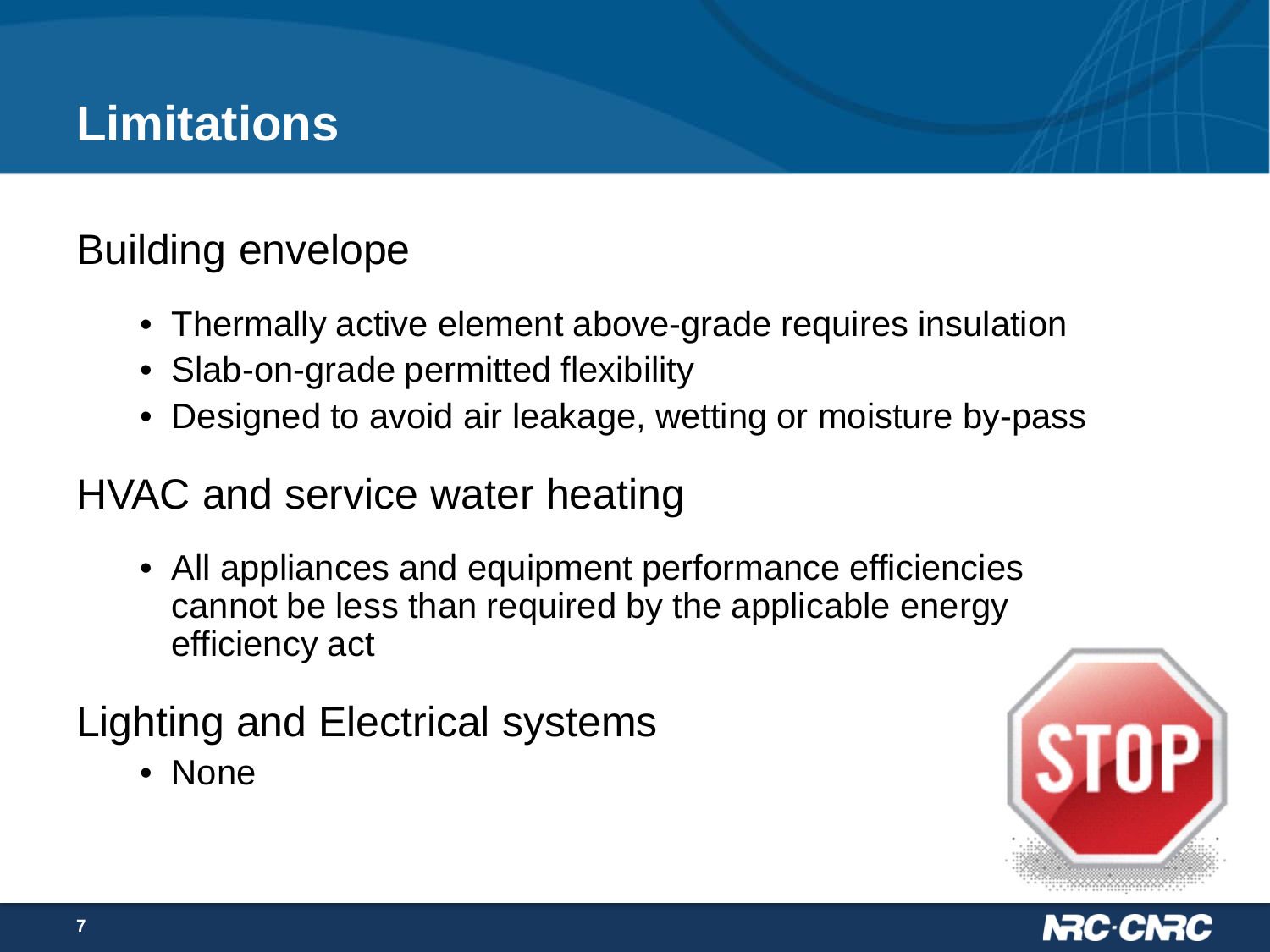### **Overview**

- Scope, application, and limitations
- Calculation method
- Calculation rules
	- General
	- Building envelope (Part 3)
	- Lighting (Part 4)
	- Heating, ventilating, air conditioning (Part 5) and service water heating (Part 6)
- Modeling resources
- Summary

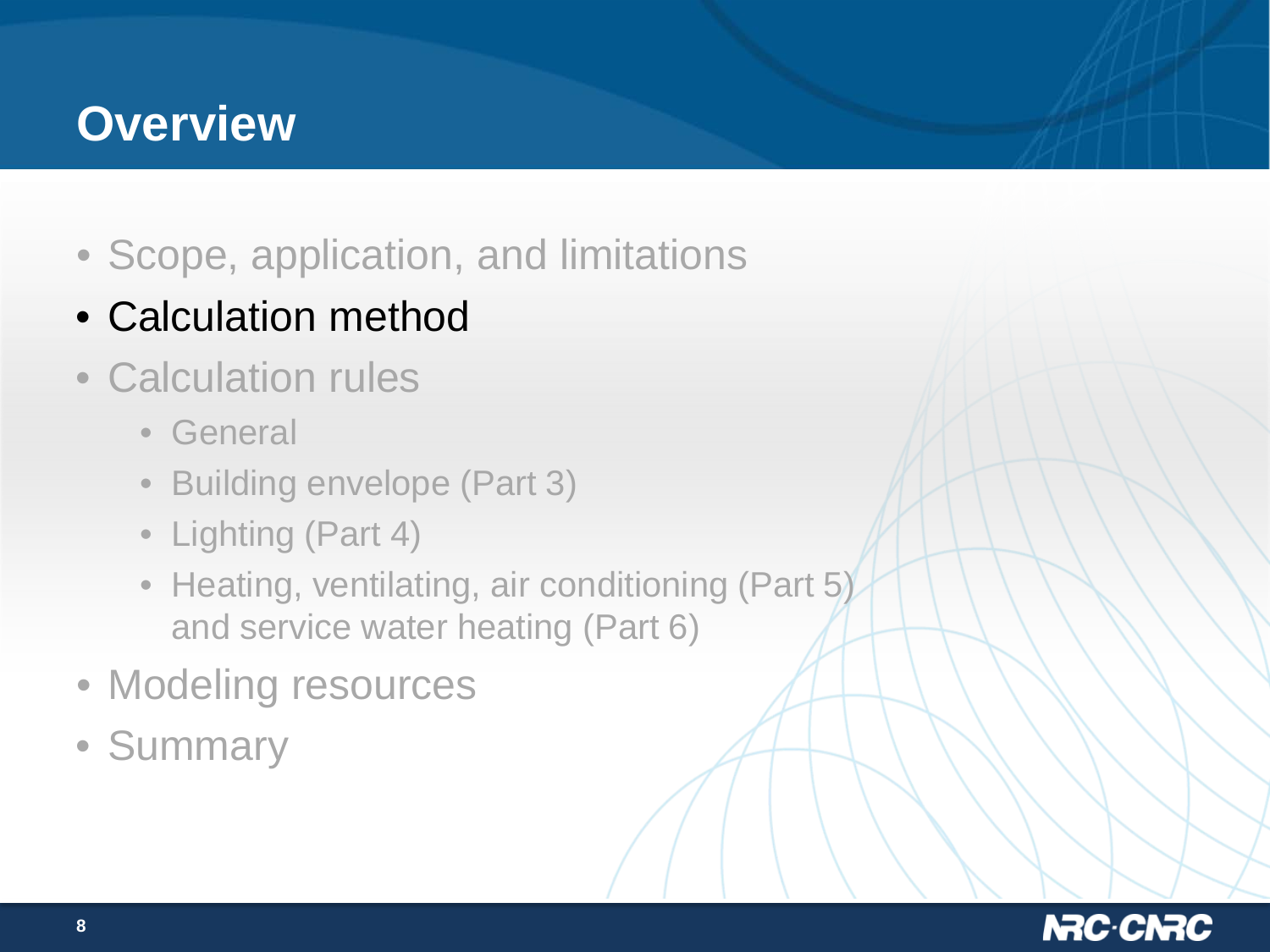

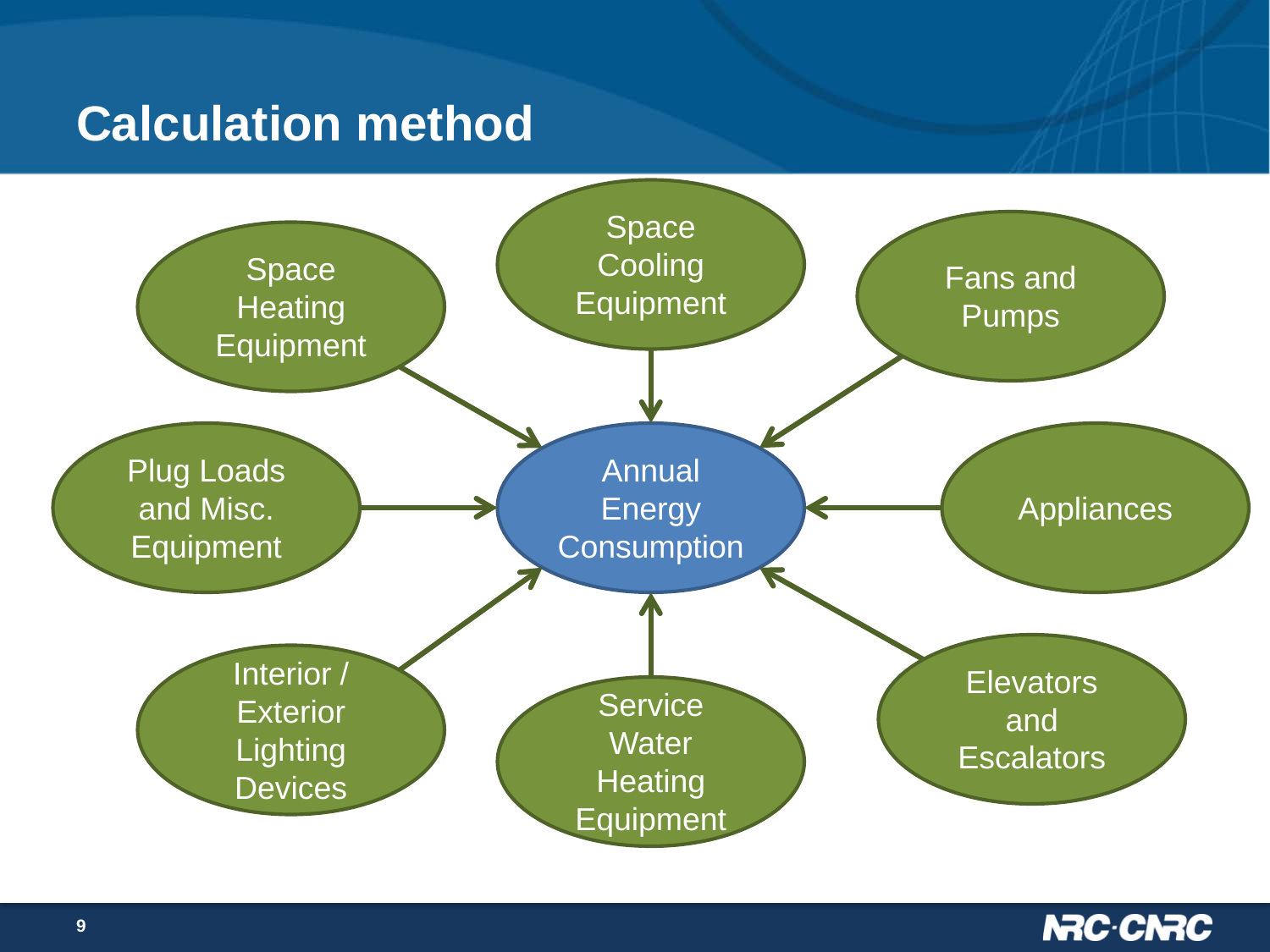Required detail

- Hourly time step during one year (8760)
- Climatic data files based on at least 10 years of real data
- Energy calculations must account for
	- Effects of thermal mass
	- Dynamic calculations of space temperatures
	- Cross effects of the building systems and internal loads
- Envelope assembly covering < 5% total assembly area need not be modeled separately

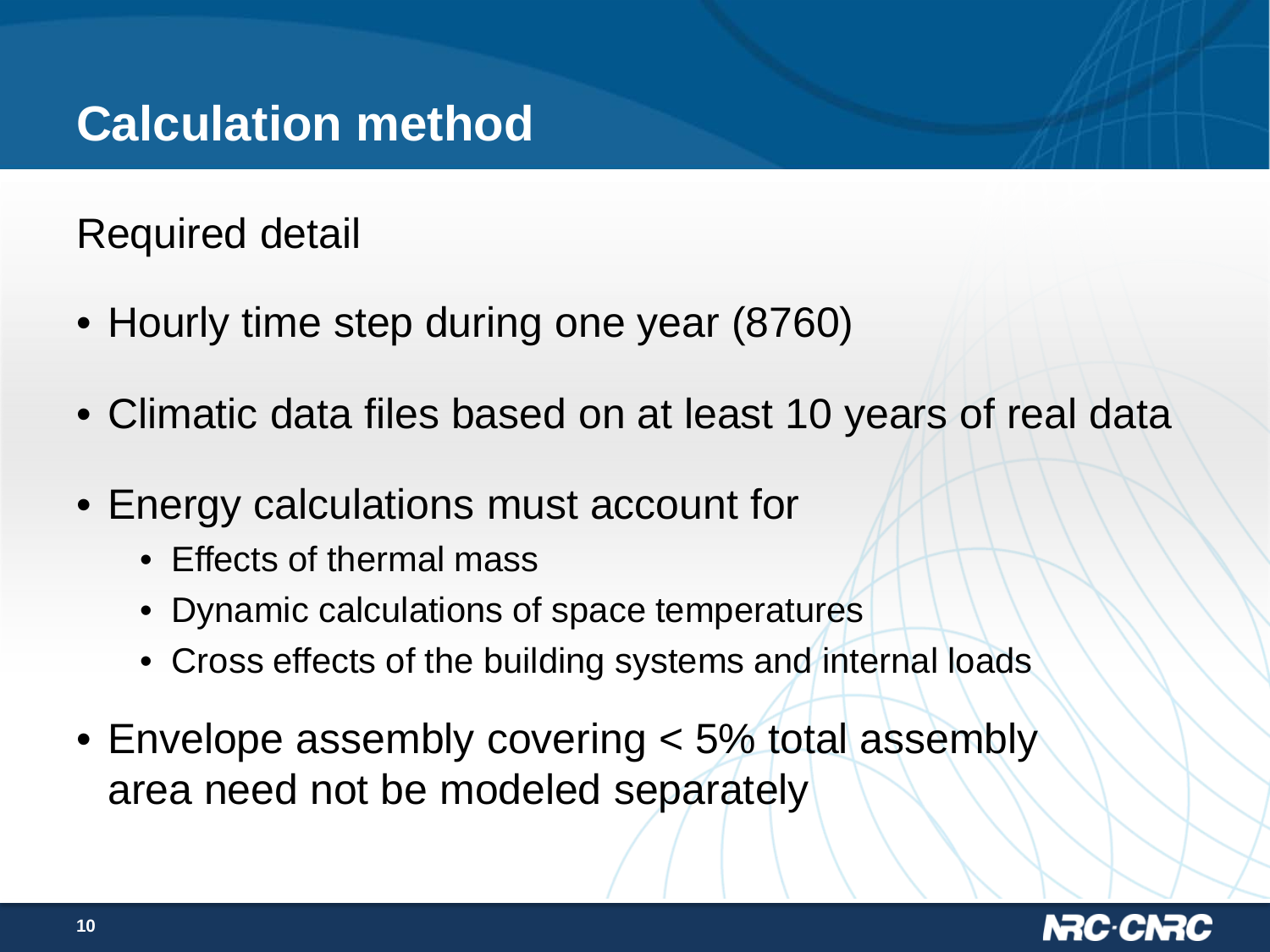Framework for compliance calculation provided in Part 8

- No software specified
- Flexible to allow use of various tools
- ANSI/ASHRAE 140 "Evaluation of Building Energy Analysis Computer Programs" or equivalent test method

| Theat Targethan<br>La Sina Texasteri<br><b>B</b> Raldray Lake<br>IT Breakfill<br><b>Cal Fred Brade</b><br>La Kalifa Stales<br>12 Gallengeen<br>In Ga handcustoria                                                                        | J.R. (Glassey, 10 Street) Smaking   Sympa  <br><b>Enlarge Model</b><br>Impire Bally<br><b>Bluester</b><br><b>Embrigational State</b><br><b>Edwin Road</b><br><b>Schedule Players</b> | <b>An ISM PART</b><br><b>Braker Avas Florid  </b> | 7.6.5 |                             |
|------------------------------------------------------------------------------------------------------------------------------------------------------------------------------------------------------------------------------------------|--------------------------------------------------------------------------------------------------------------------------------------------------------------------------------------|---------------------------------------------------|-------|-----------------------------|
| 14 La tamen<br>11 January 11<br><b>La traitiquation</b><br>of the films have<br>4 Ca Man York Color<br>- La Impierizzati<br>IF GLASSATIONAL<br>A 22 Model Schools<br>III is housed three House.<br><b>Building Foreigns Leading Read</b> | <b>California</b><br>chairpland Fourt<br>worskins.<br><b>Mexico</b> Exertange<br><b>Antoine Ford</b>                                                                                 | 75                                                |       | $\mathcal{P}^{\mathcal{R}}$ |
| <b>Boat Surfaces</b><br><b>Conductor</b><br><b>BARBATONY</b><br>Edwin Husban, 2 of Journald Inchesor<br><b>STAR In Millery</b><br><b>BRT Doubler</b><br><b>Trento</b> Excepts<br><b>Blazza Mage</b>                                      | <b>Box 5x8 5x8</b><br><b>B</b> Brook and B<br>$-2.7-$<br><br><b>STATIST</b><br>of backwatch                                                                                          | - -<br>۷                                          |       |                             |
| <b>Banker</b><br>EXHIBITE 2-A FEMALE<br><b>Entertained</b> concerns control                                                                                                                                                              | 10 Important Court St.                                                                                                                                                               | ×                                                 |       |                             |
|                                                                                                                                                                                                                                          | Annual chief fightions  Note 429 (797) (all of pixs 2 (20)-230 (797) (Red pixs  ]                                                                                                    |                                                   |       |                             |

#### IN C-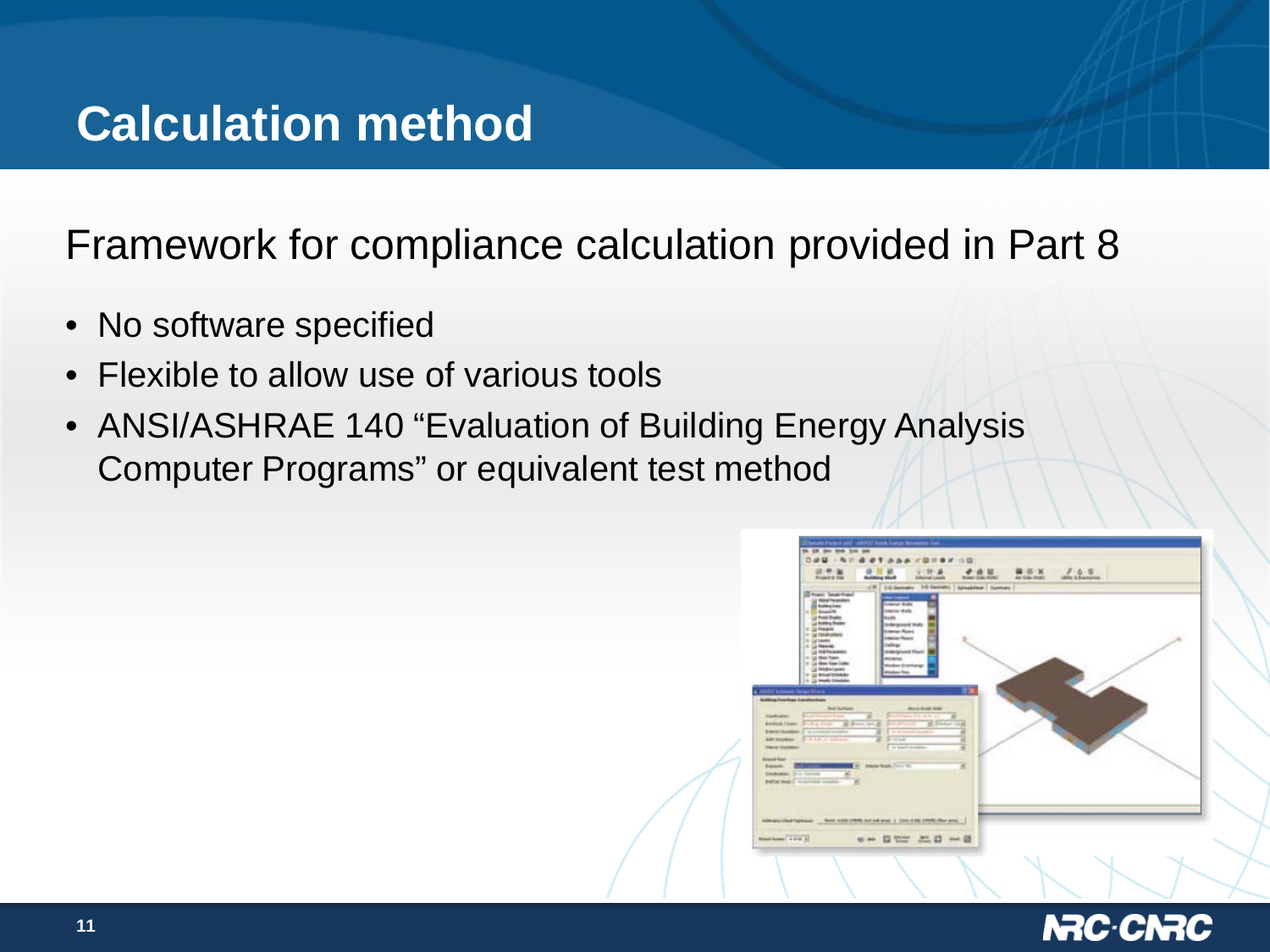Some examples of tool options...



#### Building Energy Software Tools Directory – US DOE

http://apps.eere.energy.gov/buildings/tools\_directory/subjects\_sub.cfm

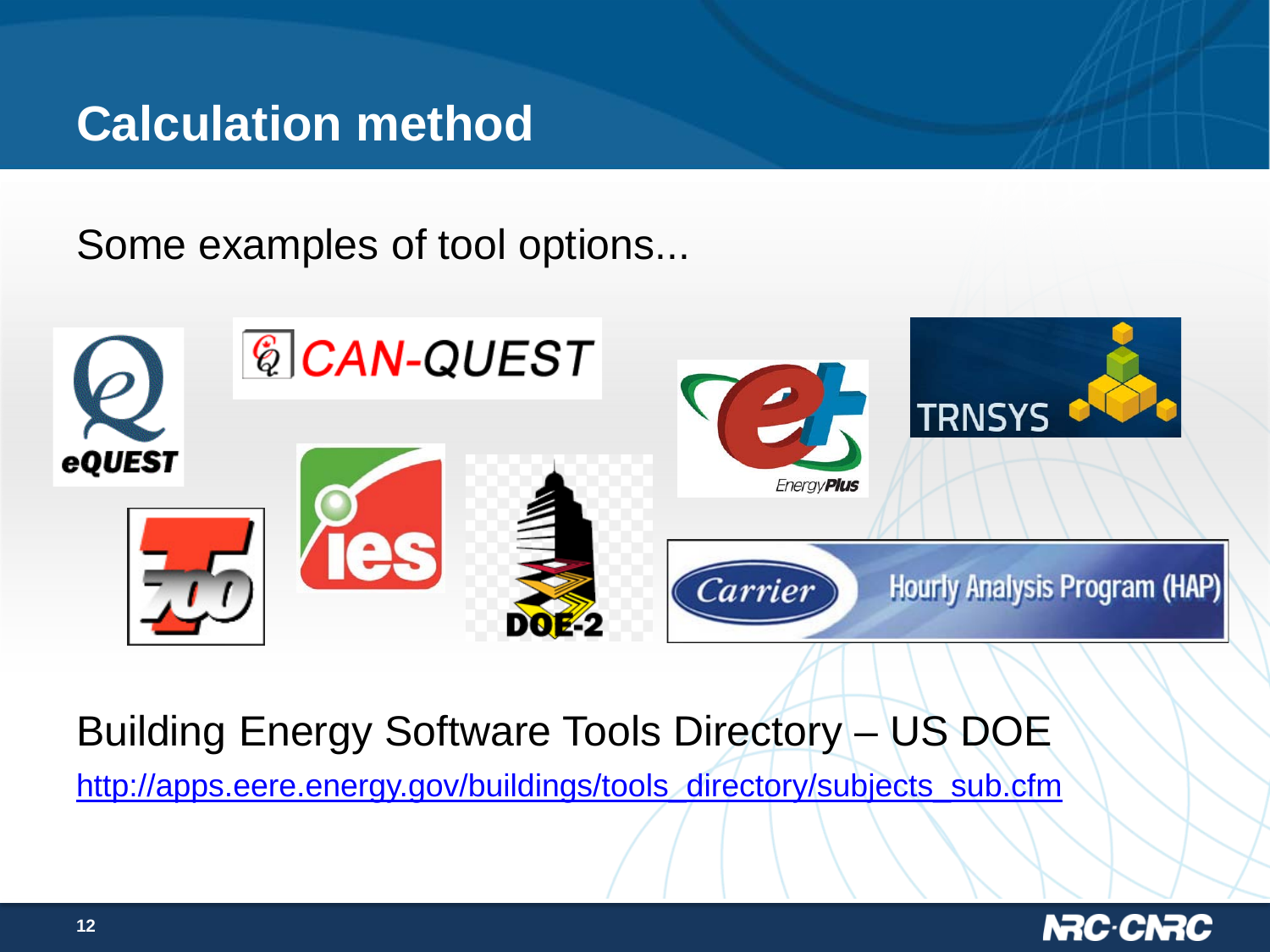# *CAN-QUEST*

- Canadian adaption of eQUEST
- Includes Canadian weather
- Supports metric and imperial measurements
- English and French interface
- •Automatically generates NECB 2011 reference model
- Warning! MECB 2013 reference model not generated

Available for free from NRCan Email [info.services@nrcan.gc.ca](mailto:info.services@nrcan.gc.ca) to request a copy

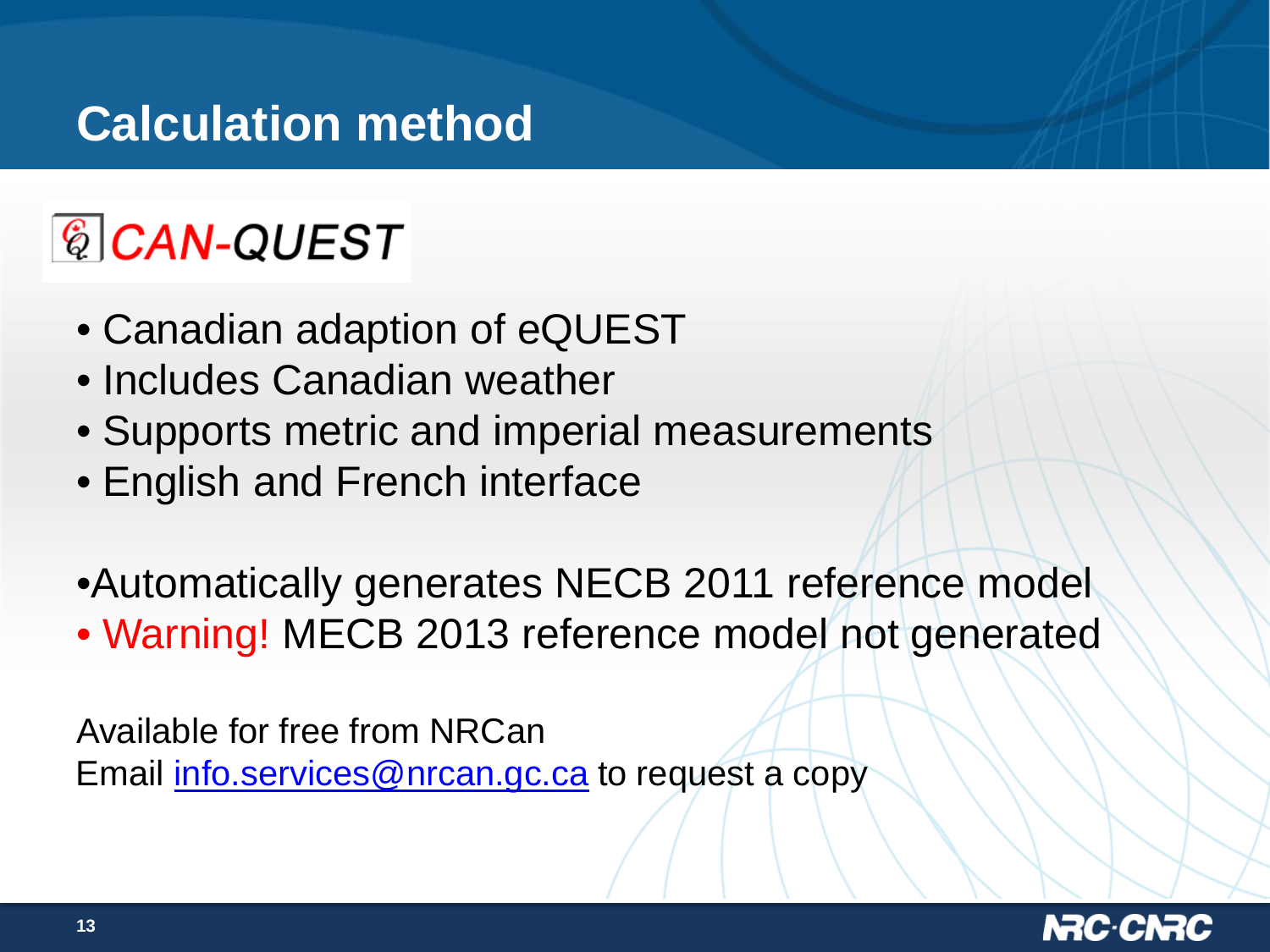### **Overview**

- Scope, application, and limitations
- Calculation method
- Calculation rules
	- General
	- Building envelope (Part 3)
	- Lighting (Part 4)
	- Heating, ventilating, air conditioning (Part 5) and service water heating (Part 6)
- Modeling resources
- Summary

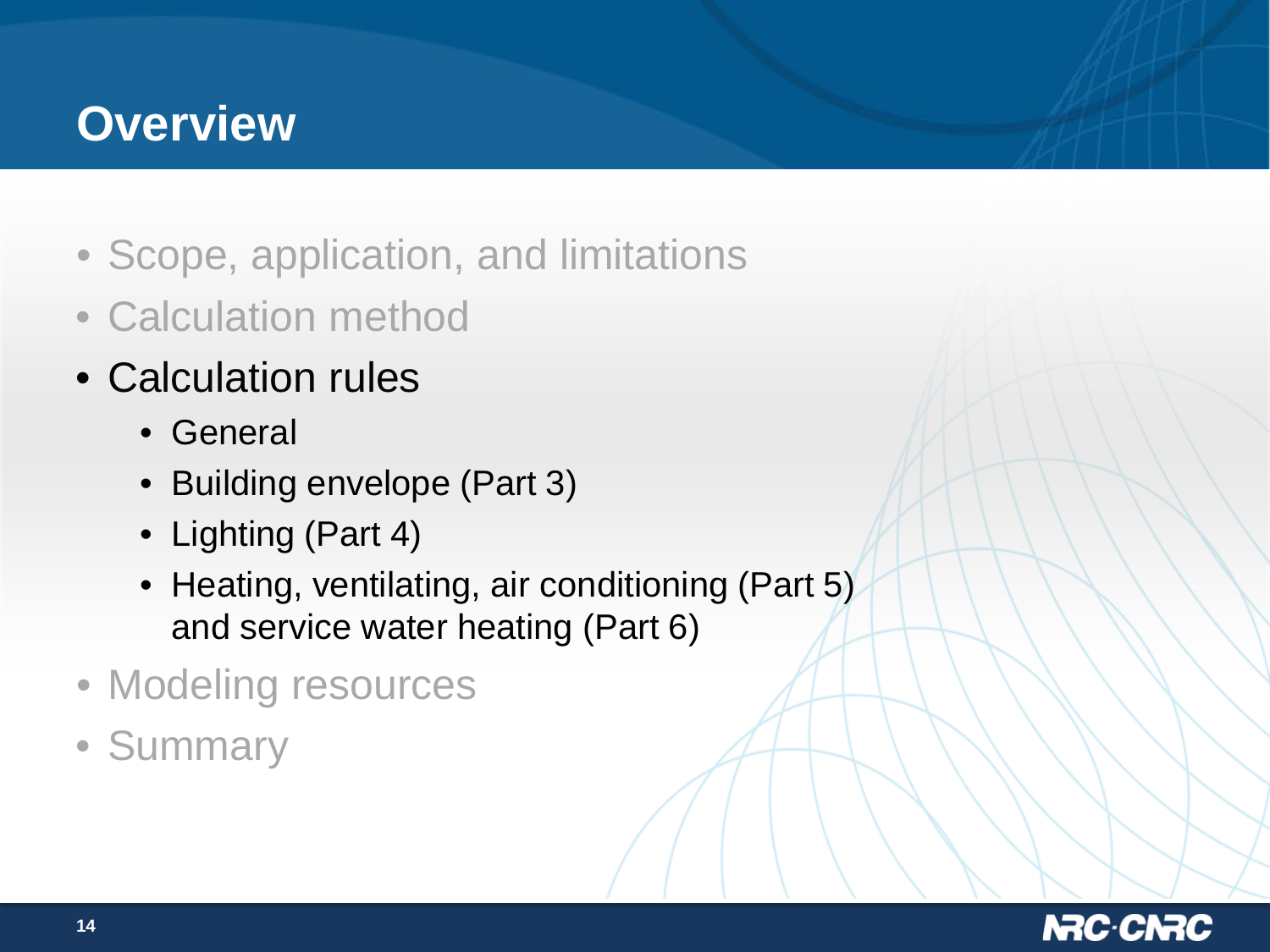## **Calculation rules - general**

General building criteria held constant…

- Floor area and shape
- Thermal blocks
- Building types or space functions
- Building orientation
- Location of fenestration elements
- Occupancy density
- Service water heating loads
- Internal loads and schedules
- Supply, return and exhaust fan schedules

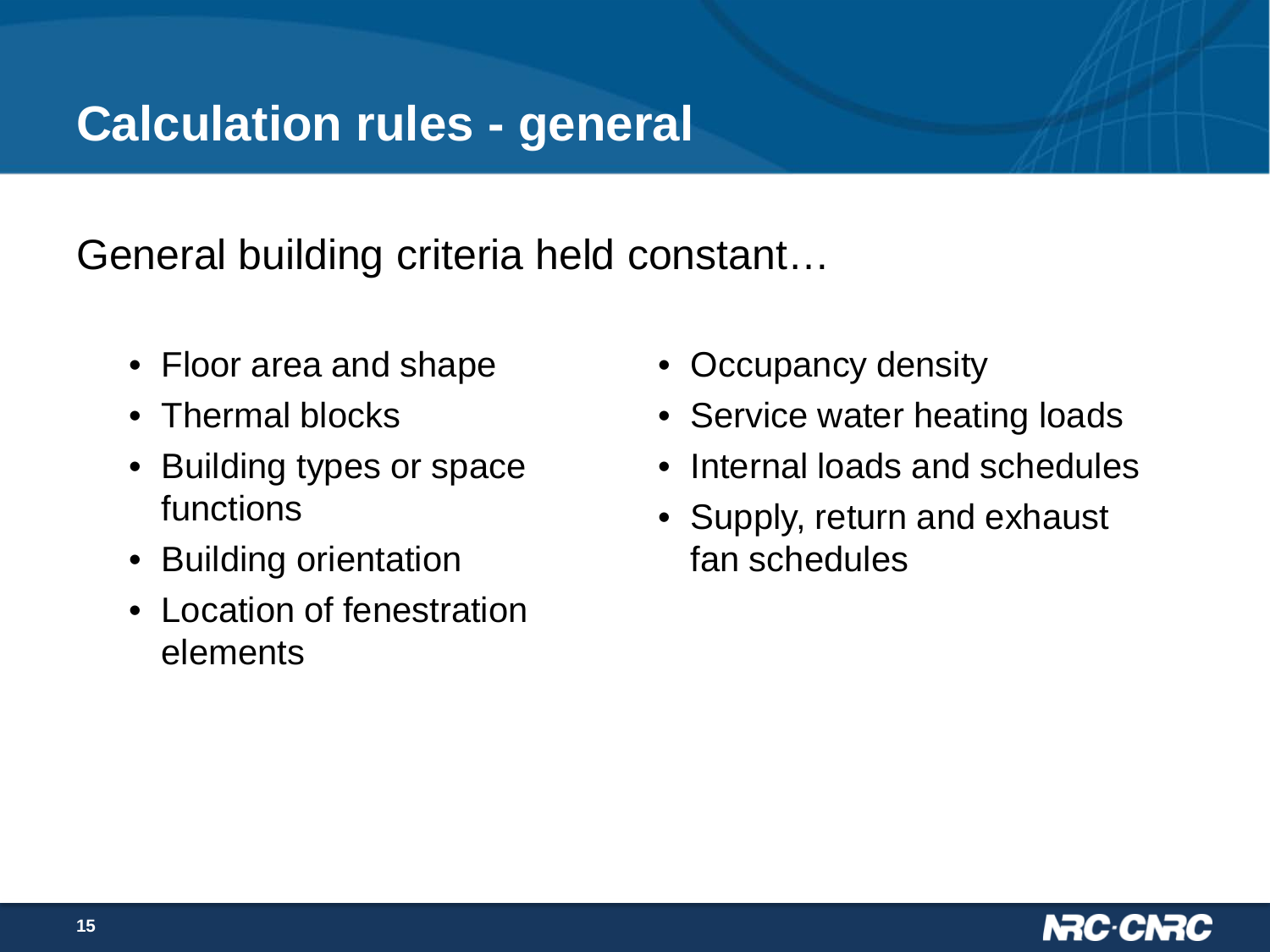## **Calculation rules - general**

Renewable and process energy

- Flexibility by silence on process load and energy from renewable sources
	- Guidance provided in Appendix for inclusion
		- Industrial processes
		- Medical imaging equipment
		- Computer servers
		- Cooking appliances in commercial kitchen or restaurant
- No credit for efficiency of purchased energy



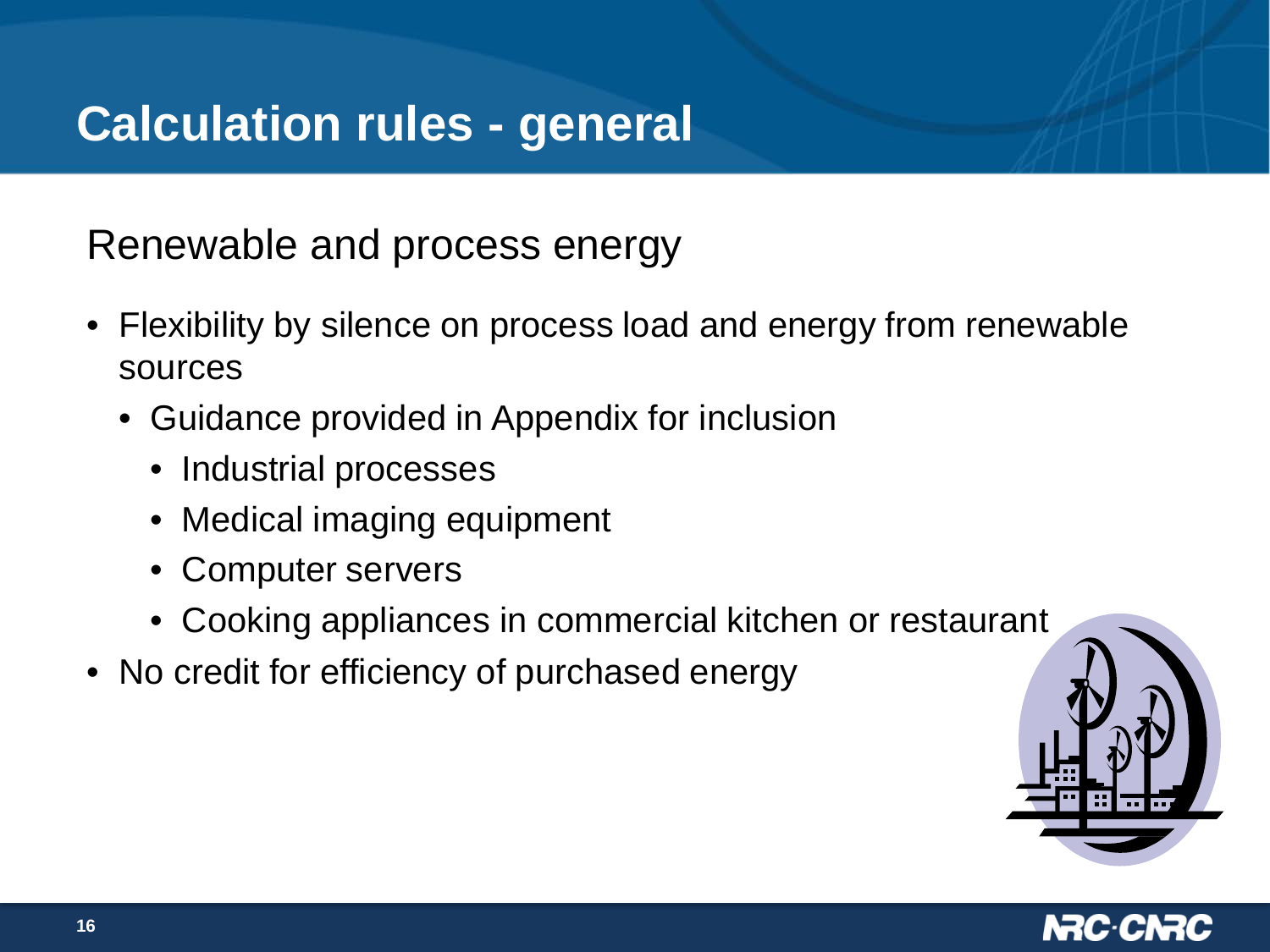#### Thermal characteristics

- - reference set to prescriptive
	- Opaque building assemblies (walls, roofs and floors)
	- Fenestration including spandrels (MECB 2013)
	- Requirement for vestibules
	- Continuity of insulation
- Proposed building as per specification
- Credit or energy penalty depending on where design falls with respect to prescriptive requirements

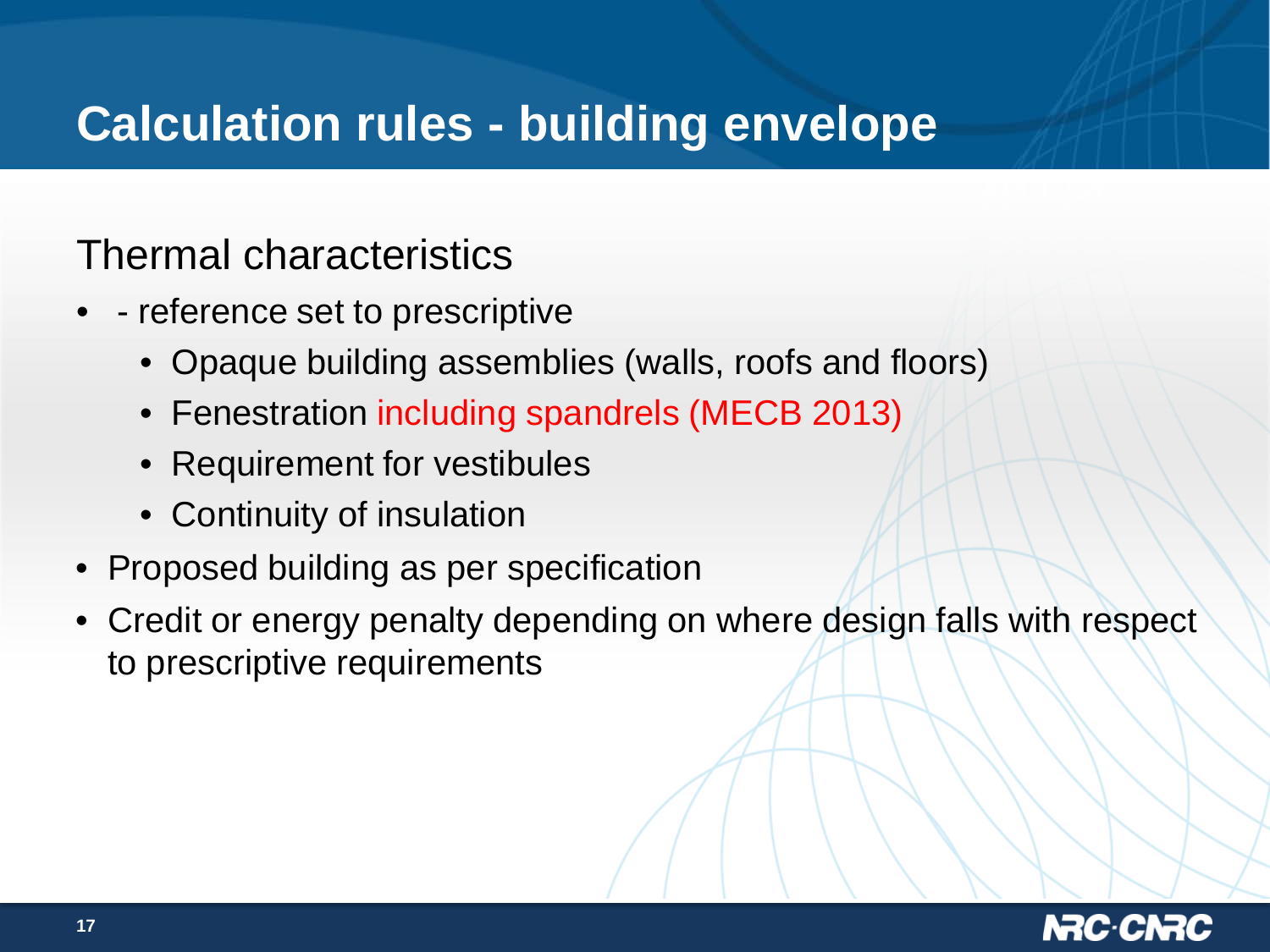#### Impact of the fenestration and door area allowances (FDWR)



#### **NRC-CNRC**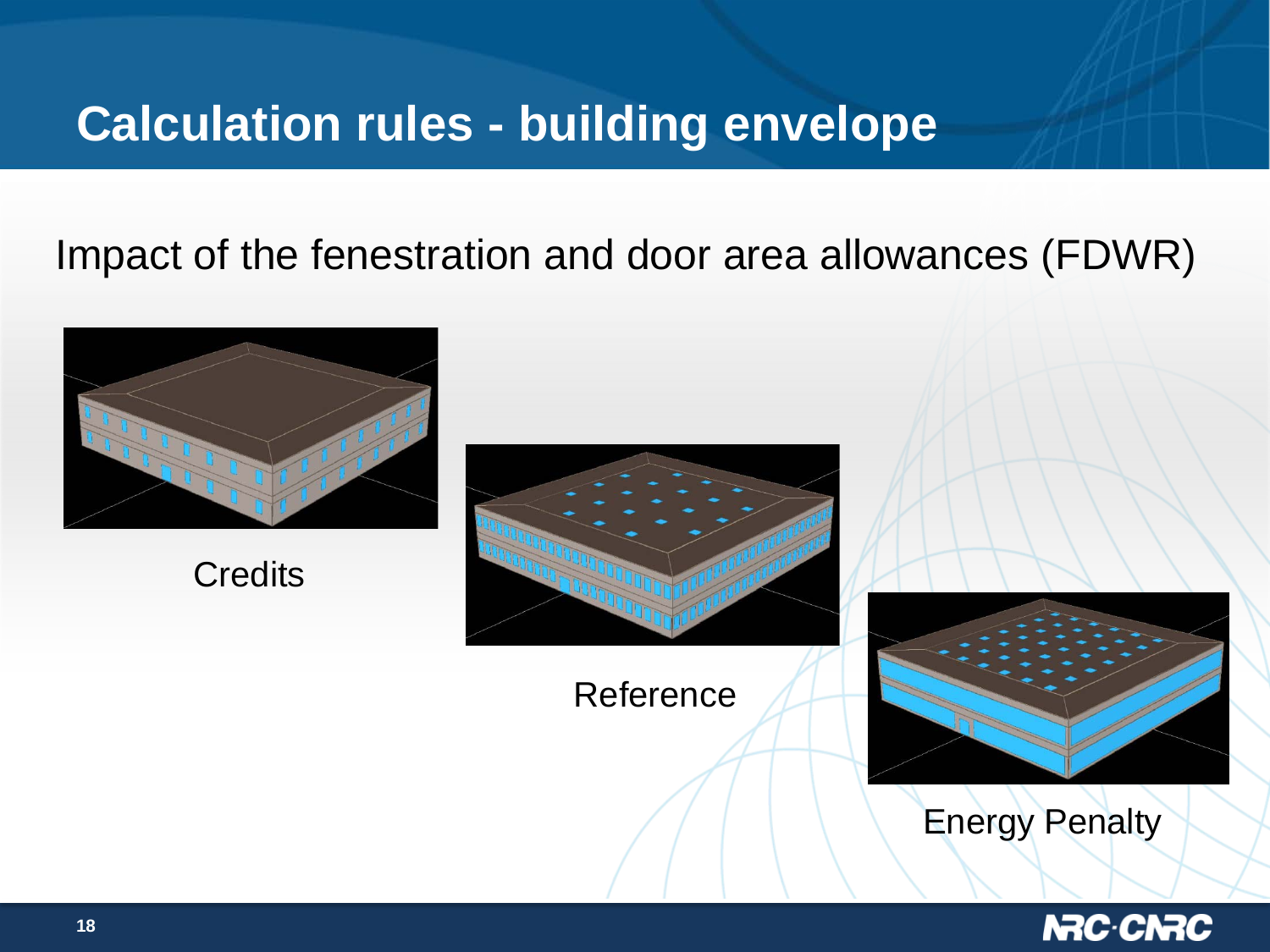#### **Credits**

- Thermal mass (reference set to lightweight construction)
- Roof solar absorptance improvements (reference set to 0.7)
- External permanent shading devices









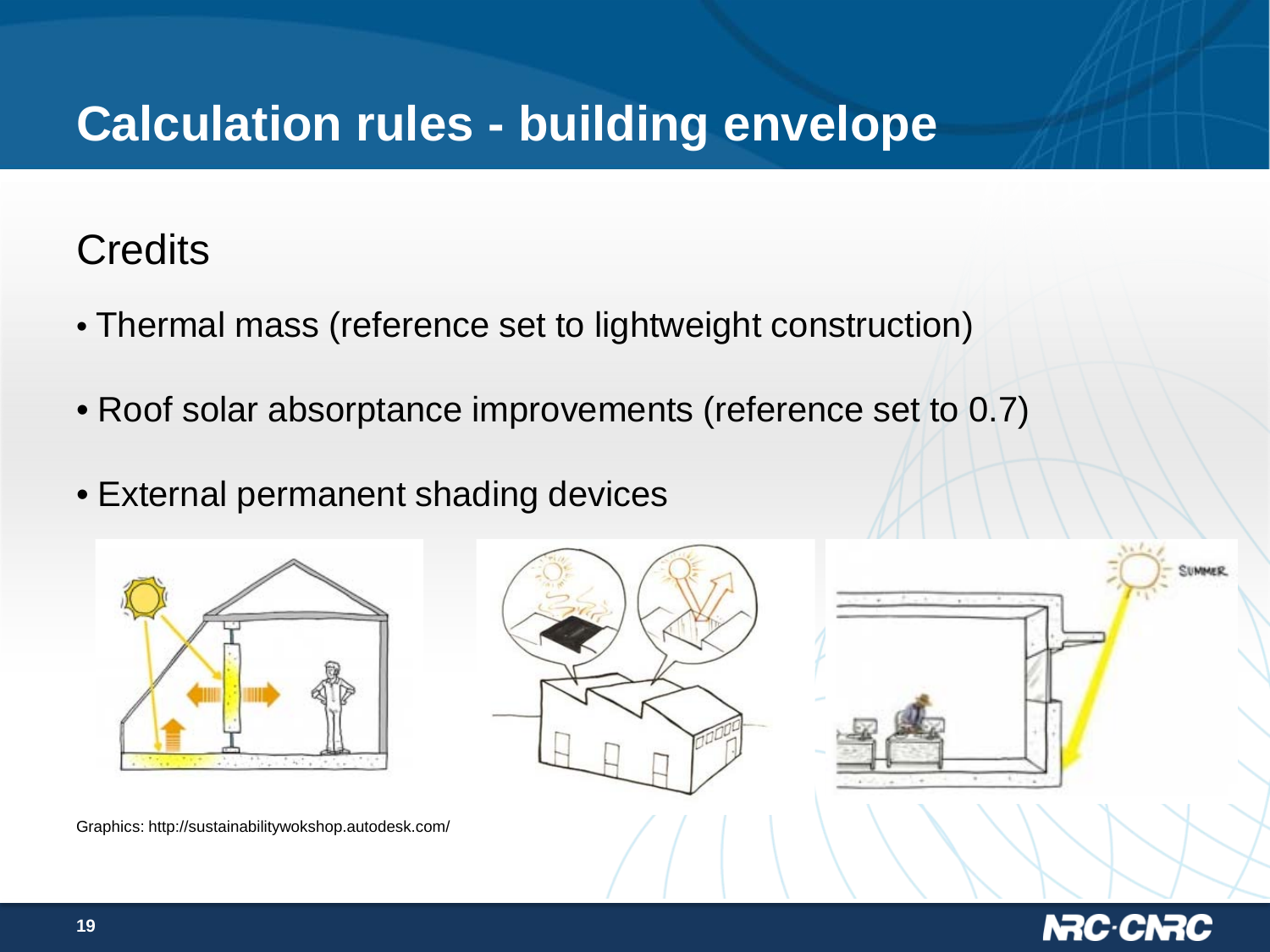#### No credits

- Whole building air leakage rate of 0.25 ( $I/s \cdot m^2$ ) same in both models
- Exterior shading by tree or other structure



Graphic: http://sustainabilitywokshop.autodesk.com/



Graphic: http://www.greenspec.co.uk/building-design/solar-siting-orientation/

#### **NAC-CNAC**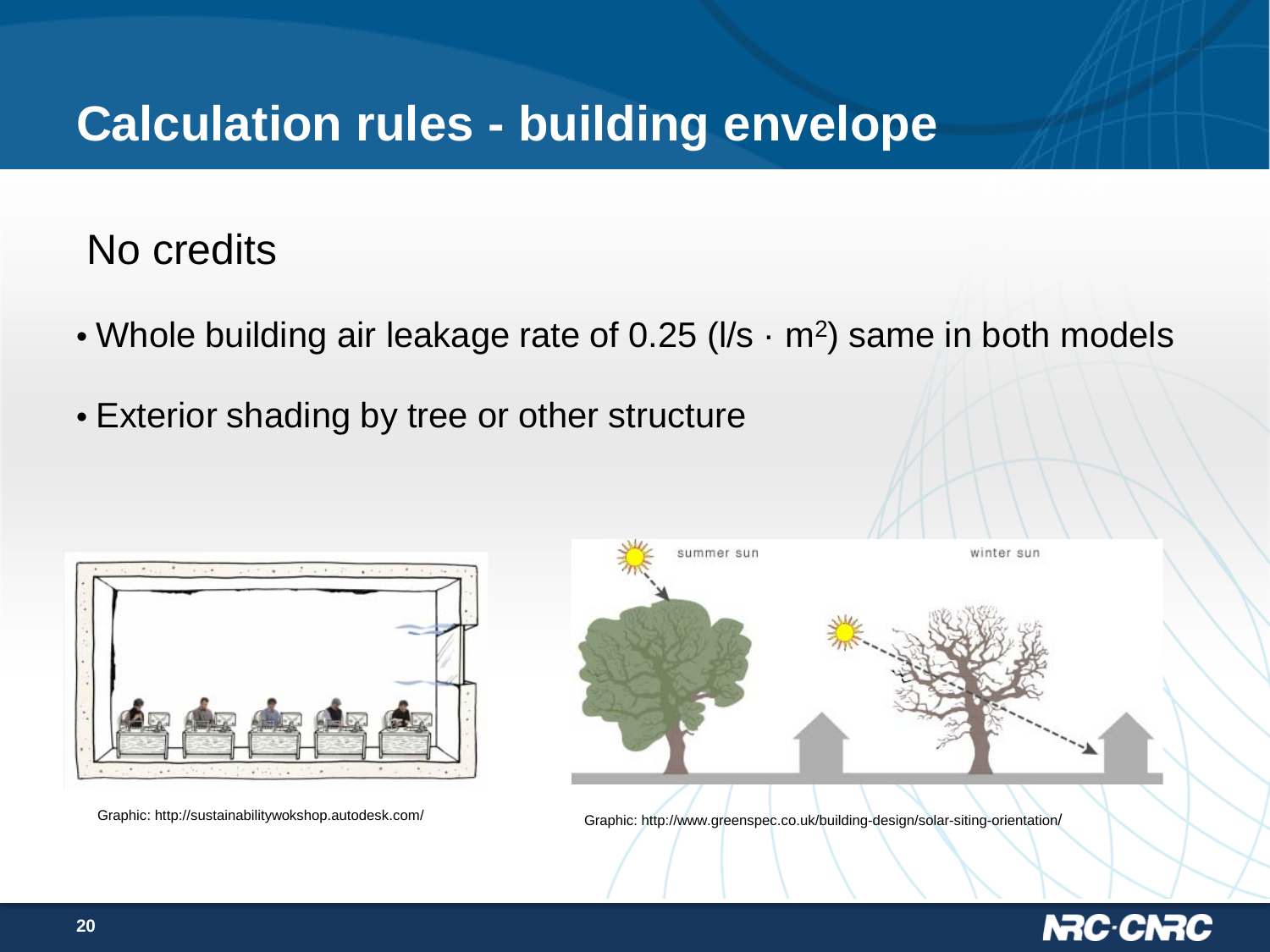# **Calculation rules - lighting**

#### **Credits**

- Interior, site and exterior lighting power density
	- Reference as per prescriptive requirement
	- Proposed as specified
- Occupancy sensors
	- 10% credit
- Daylighting
	- Use trade-off if none in software used

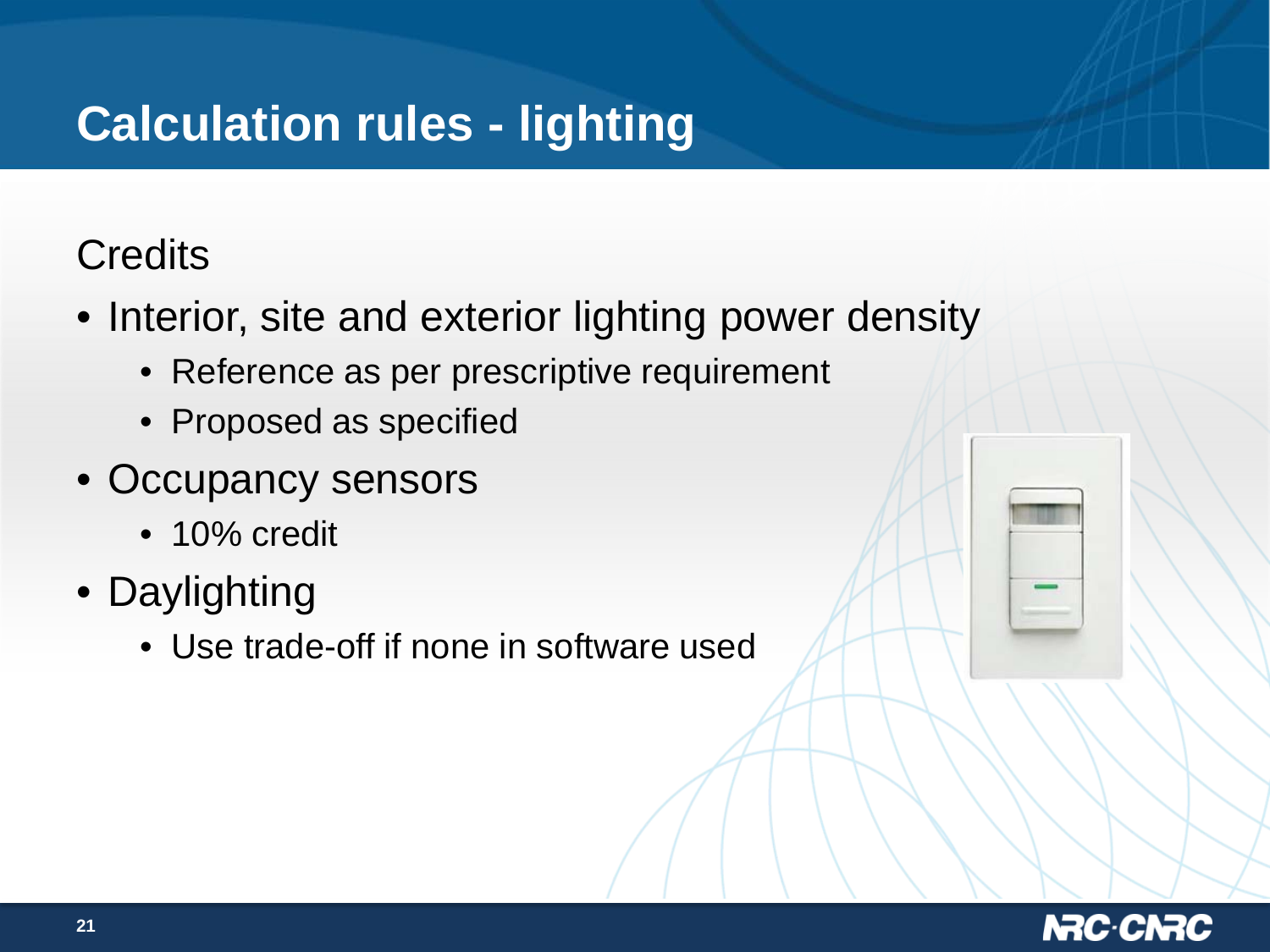# **Calculation rules - lighting**

#### No credits

- Lighting power density allowances in dwelling units not mandated in Part 4
	- 5 W/m<sup>2</sup> used in reference and proposed buildings



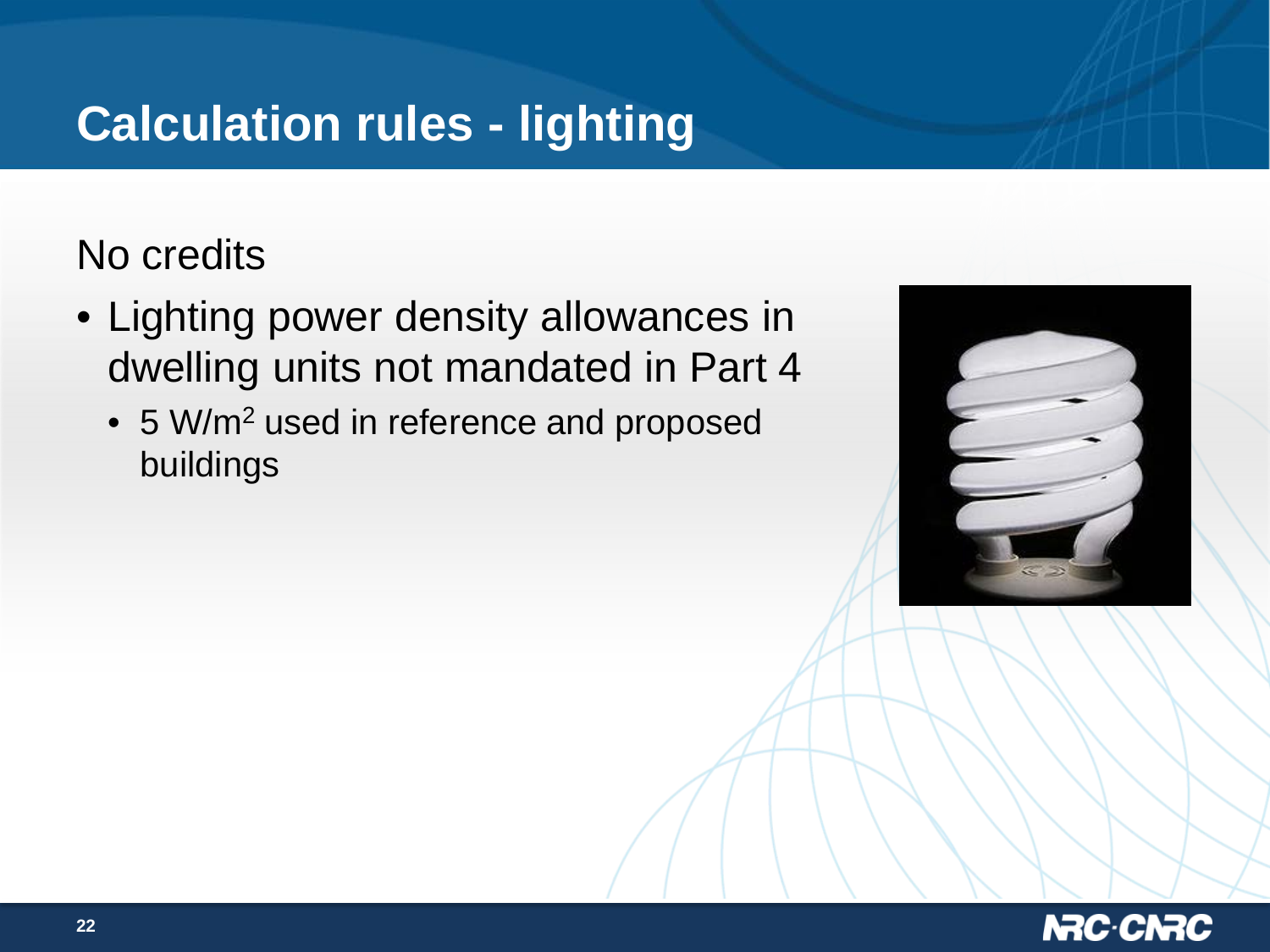HVAC system selection for reference case

- Based on space function or building type
- System selection table

| <b>Building or Space Type of the</b><br><b>Proposed Building</b>                                                        | Size of Building<br>or Space | <b>Type of HVAC System Required</b> |
|-------------------------------------------------------------------------------------------------------------------------|------------------------------|-------------------------------------|
| General Area: office, banking, health<br>care clinic, library, retail/mall concourse,<br>gymnasium, athletic play area, | Maximum 2<br>storeys         | System <sub>3</sub>                 |
| swimming pool, exercise centre,<br>dressing room, lighting control room,<br>atrium                                      | More than 2<br>storeys       | System <sub>6</sub>                 |
| Indoor Arena: ice rinks, curling rinks                                                                                  | All sizes                    | System 7                            |

#### **NRC-CNRC**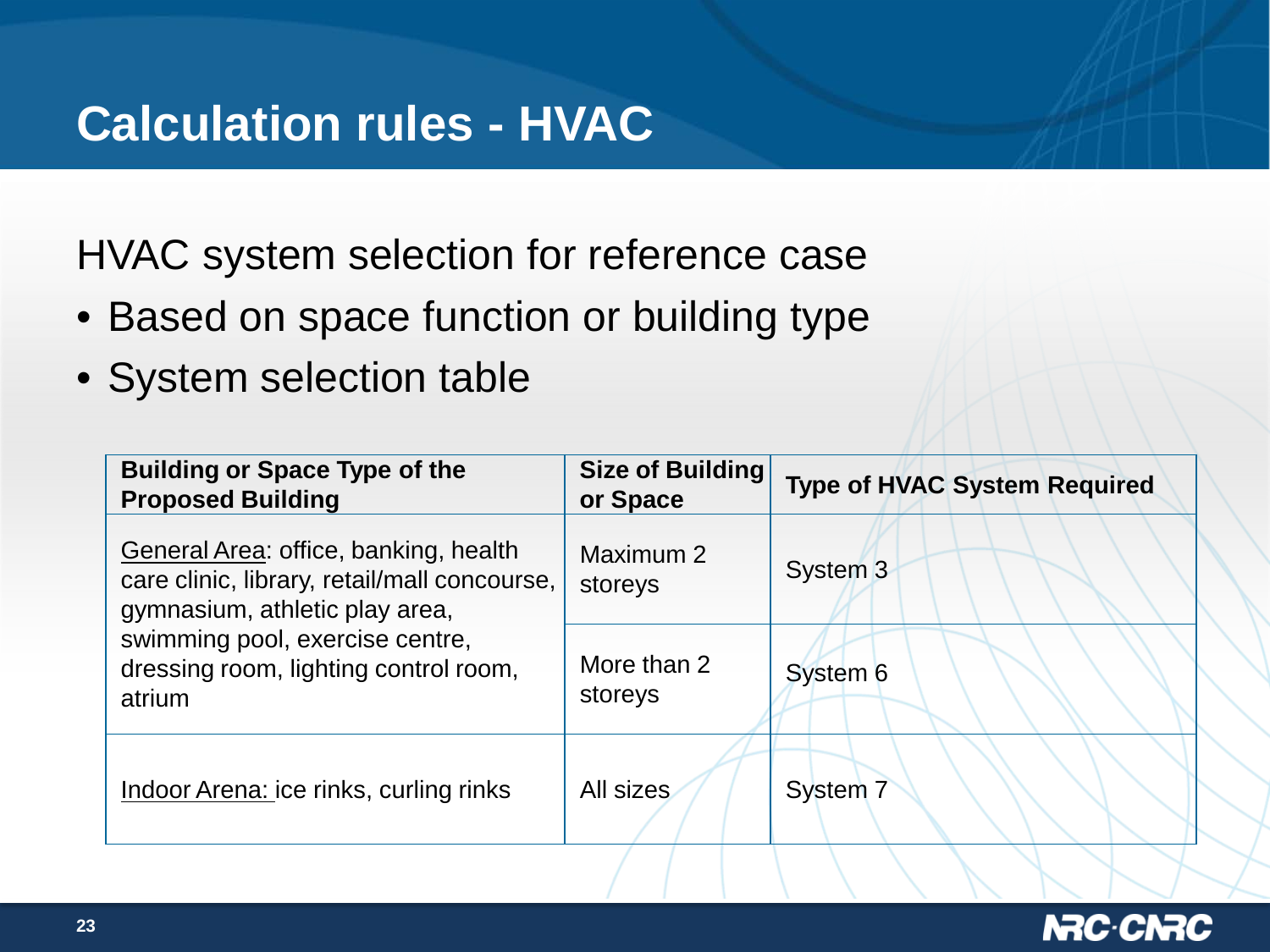#### HVAC system types

- Seven system types to represent reference, based on current practice
- 'Fuel neutral' means same as proposed building

| System#  | <b>System type</b>     | Fan      | <b>Cooling type</b> | <b>Heating type</b>                       |
|----------|------------------------|----------|---------------------|-------------------------------------------|
|          |                        | control  |                     |                                           |
| System 3 | Single zone packaged   | Constant | Air-cooled direct   | Fuel-fired or electric resistance         |
|          | rooftop with baseboard | volume   | expansion           | furnace for rooftop; hot water with       |
|          | heating                |          |                     | fuel-fired boiler, or electric resistance |
|          |                        |          |                     | for baseboards                            |
| System 6 | Multi-zone built-up    | Variable | Water-cooled        | Baseboards: electric resistance or        |
|          | system with baseboard  | volume   | water chiller       | hydronic with fuel-fired boiler           |
|          | heating                |          |                     |                                           |
| System 7 | Four-pipe fan coil     | Constant | Water-cooled        | Hydronic with electric resistance or      |
|          |                        | volume   | water chiller       | fuel-fired boiler                         |

#### **NRC-C**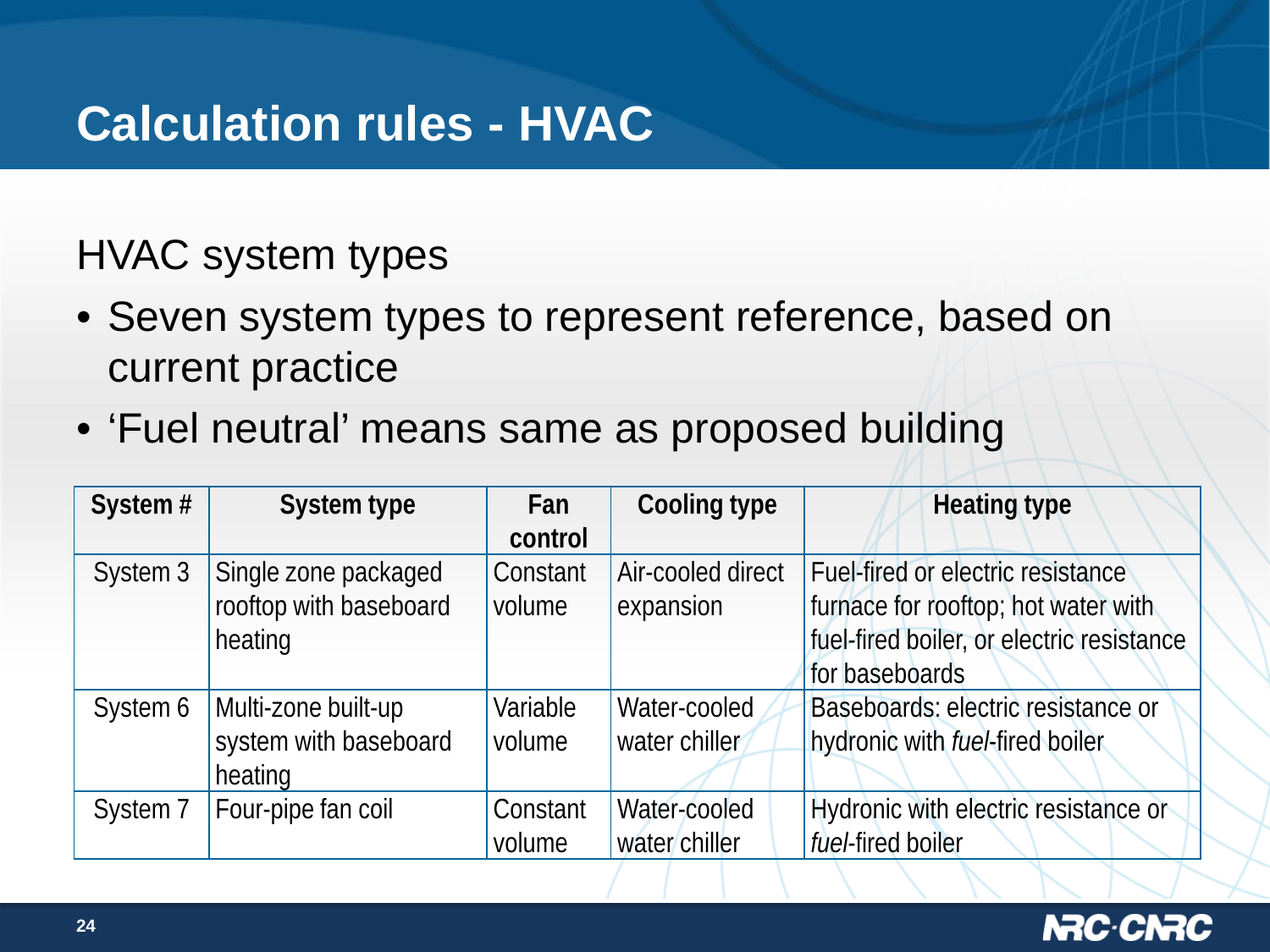- Heat recovery credit
	- Central exhaust > 150 kW, above 50% efficiency
- Ventilation
	- Reference constant volume, except office type > 2 storeys
- Cooling with outside air above Part 5 requirements



#### **NRC-CNRC**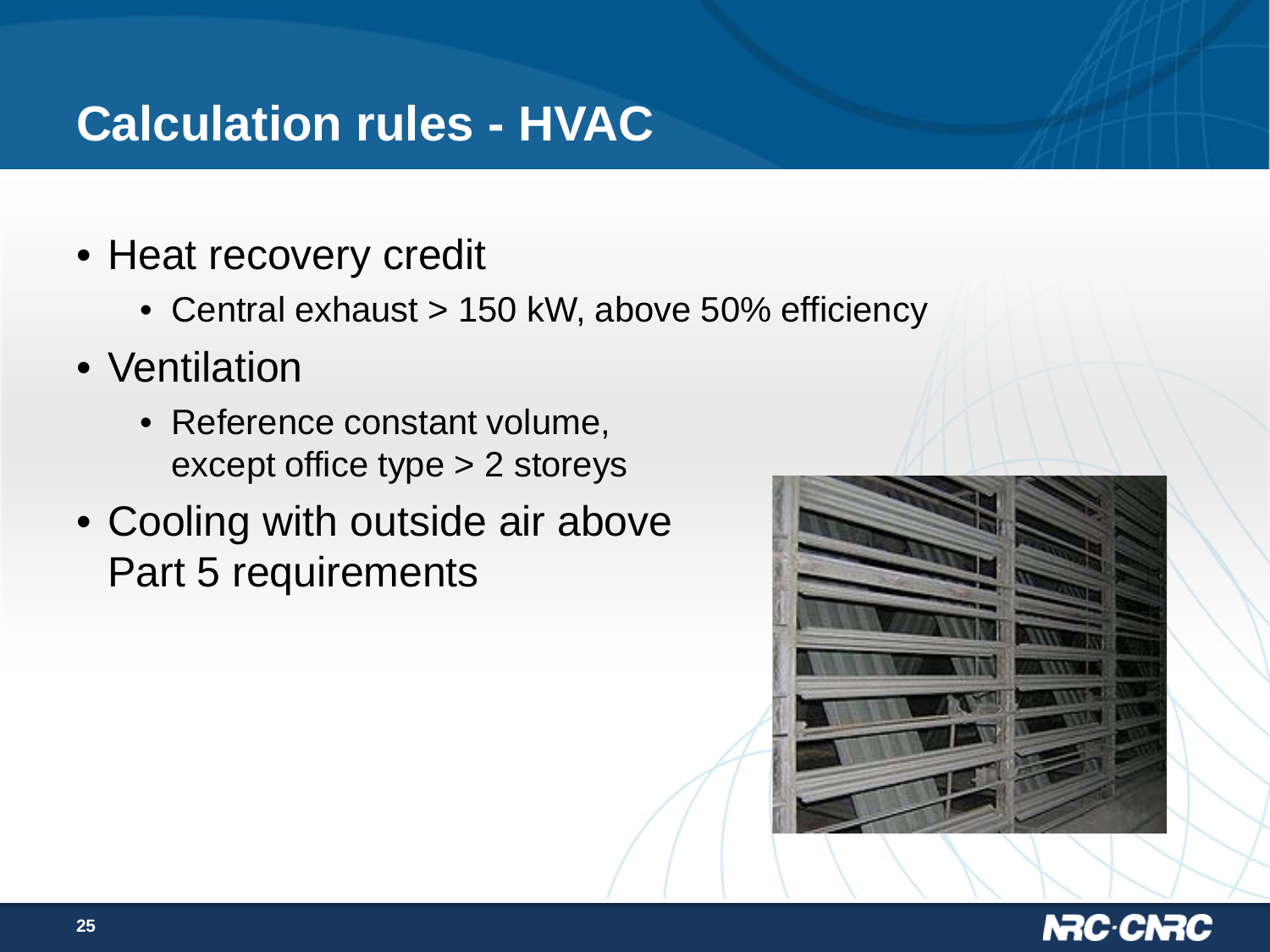Radiant systems - credit provided

• In-floor, in-ceiling or in-wall radiant systems modeled with 2˚C difference in temperature set-point (e.g. heating to 21°C versus 19°C )



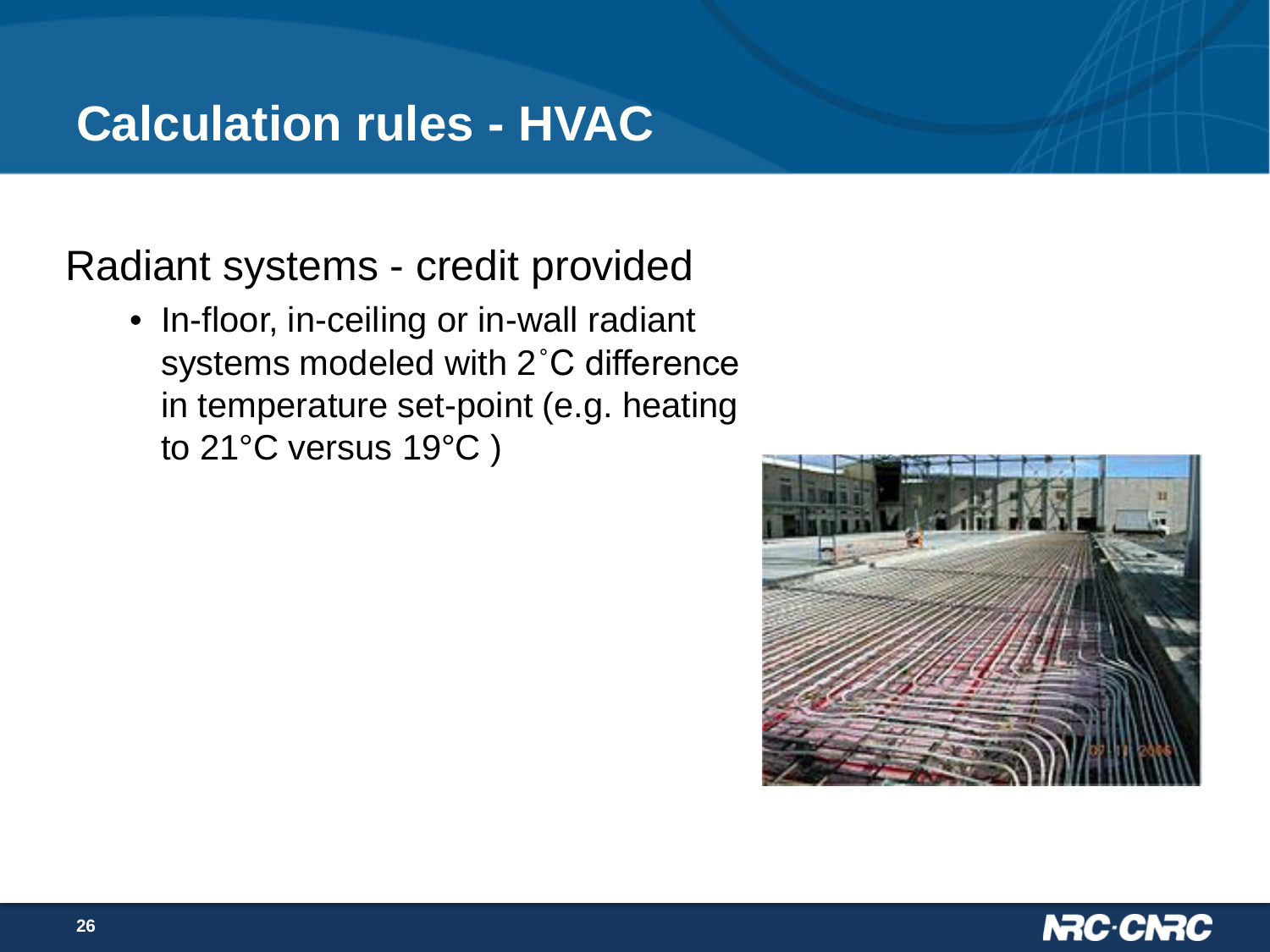Other – credit optional

- Heating system
	- Constant speed pumping
	- Hot water supply temperature reset
	- Cooling system
		- For hydronic, number of chillers based on plant size
		- For direct expansion, number of stages based on size
		- For cooling tower, number of cells based on size
		- Temperature drops
- Fan part load performance characteristics

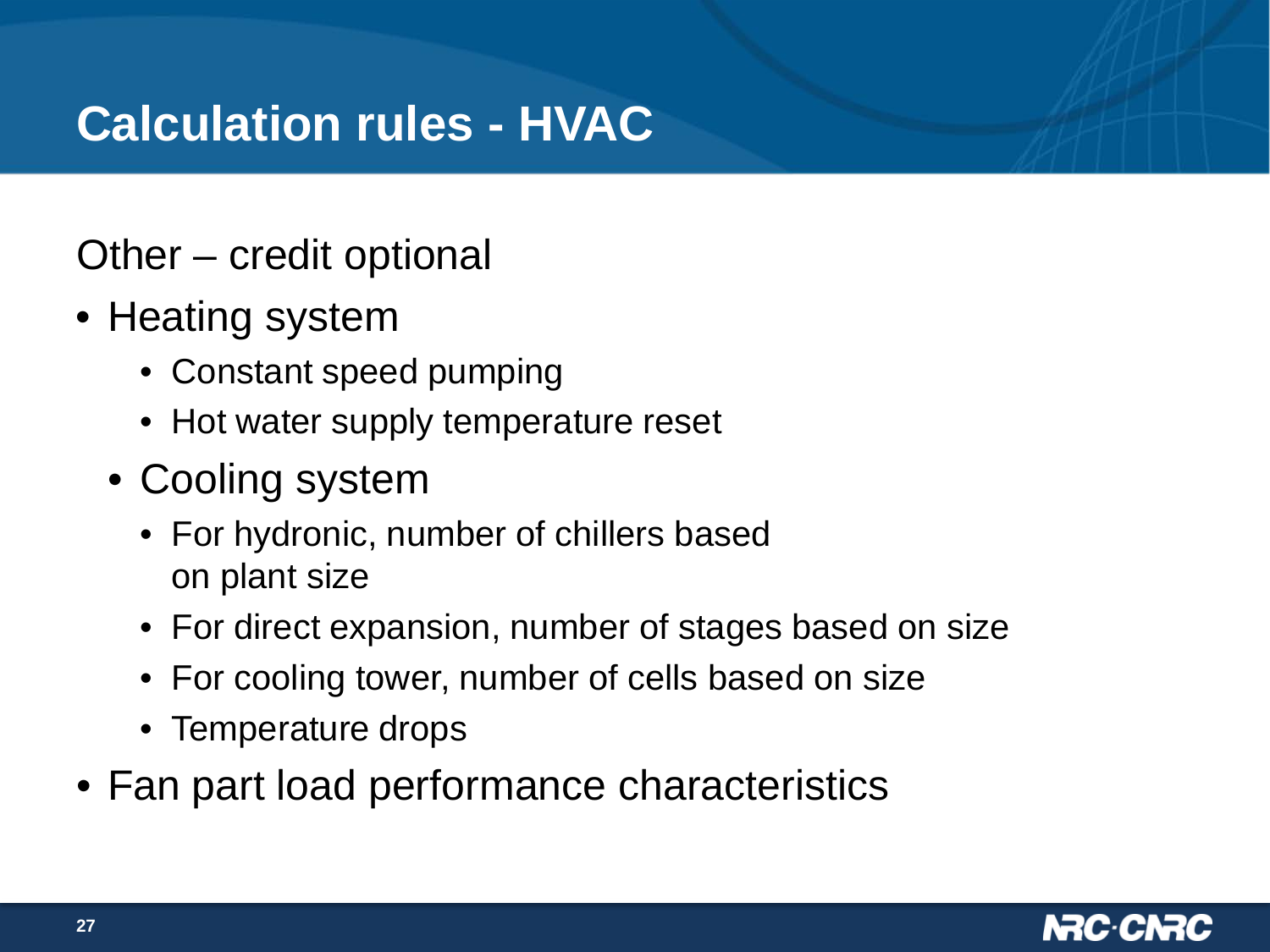Credits optional

- Equipment oversizing addressed
	- Reference heating equipment not oversized by > 30%
	- Reference cooling equipment not oversized by > 10%
- Part load performance characteristics
	- Reference defaults provided
	- Proposed as specified can be used



#### N.C.CN.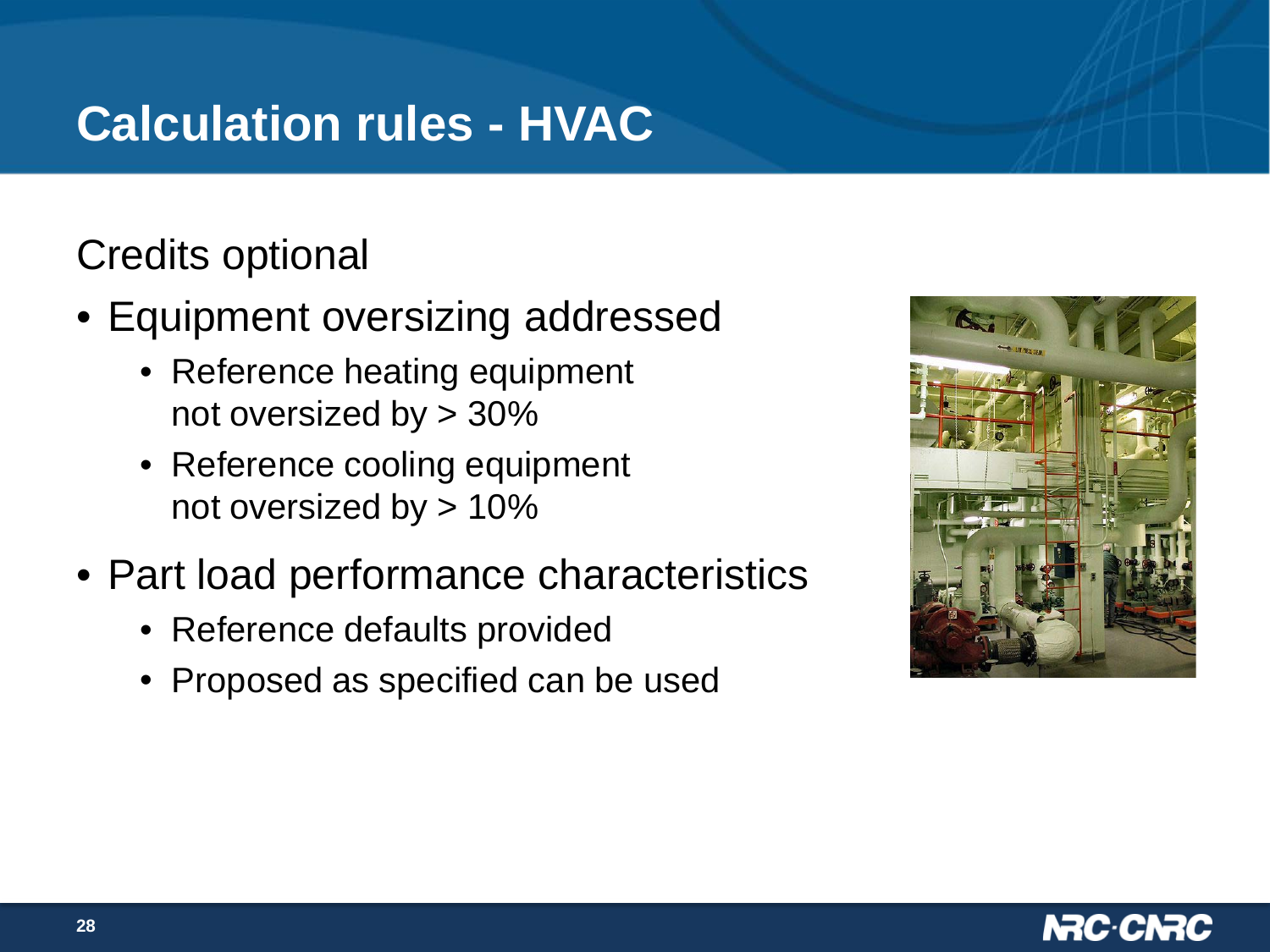## **Calculation rules - HVAC and SWH**

#### No credit

- Outdoor air rate same
	- Except for displacement ventilation
	- Demand control ventilation for heated parking garages
- Space temperature throttling of 1°C
- Equipment operation
	- Supply and storage tank temperature
	- Number of water heaters
- Priority order for use of equipment with multiple energy type systems provided

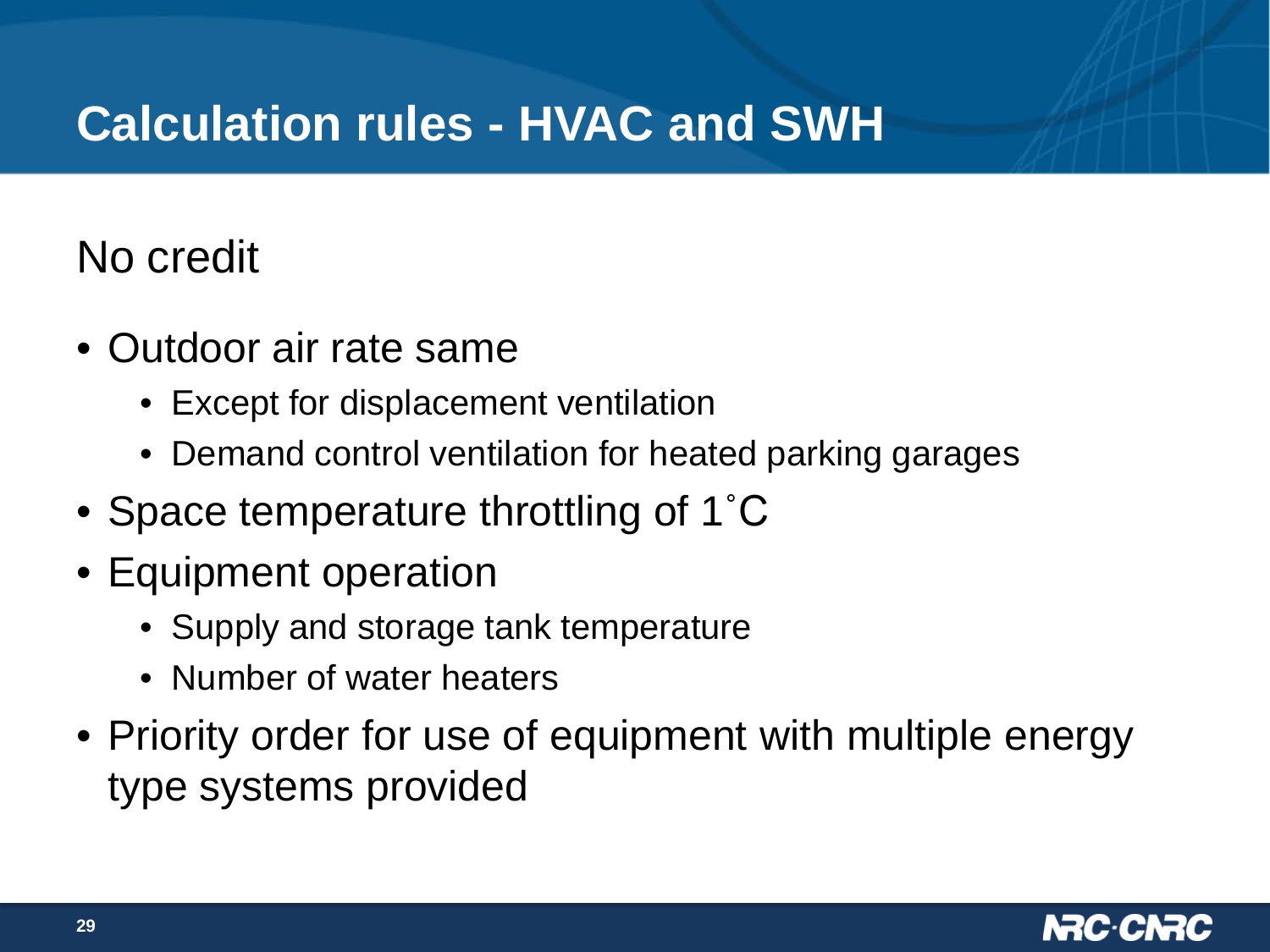### **Overview**

- Scope, application, and limitations
- Calculation method
- Calculation rules
	- General
	- Building envelope (Part 3)
	- Lighting (Part 4)
	- Heating, ventilating, air conditioning (Part 5) and service water heating (Part 6)
- Modeling resources
- Summary

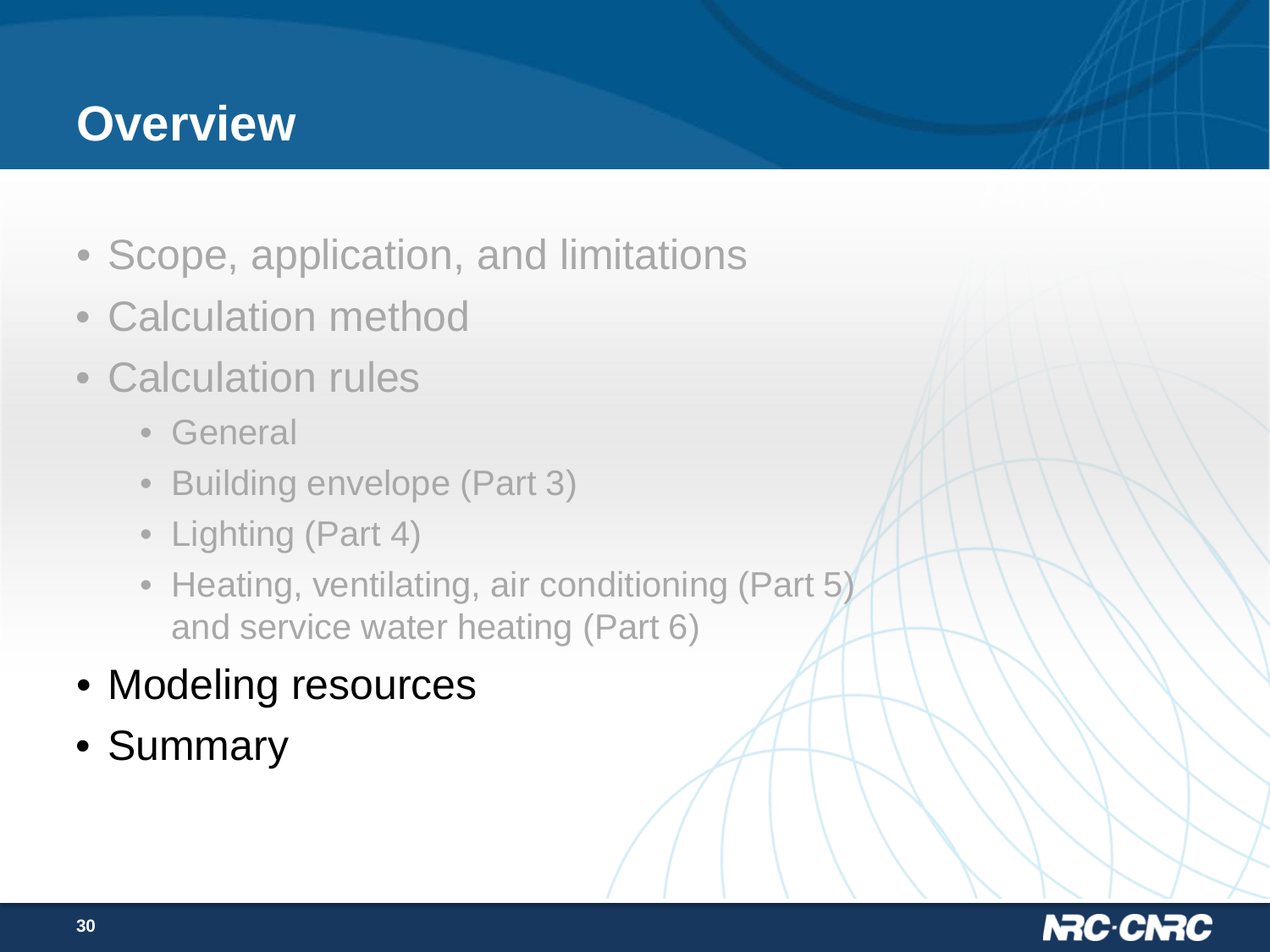# **Modeling Resources**

Red River College – two-day CanQUEST training (October and November) <http://rrc.ca/files/file/techsolutions/mbenergycode.pdf>

The American Institute of Architects – The AIA Energy Modeling Guide <http://info.aia.org/aia/energymodeling.cfm>

Rocky Mountain Institute – Building Energy Modeling for Owners and Managers <http://www.rmi.org/EnergyModelingWorkstream>

IBPSA USA – BEMBook (Building Energy Modeling Body of Knowledge) <http://www.bembook.ibpsa.us/>

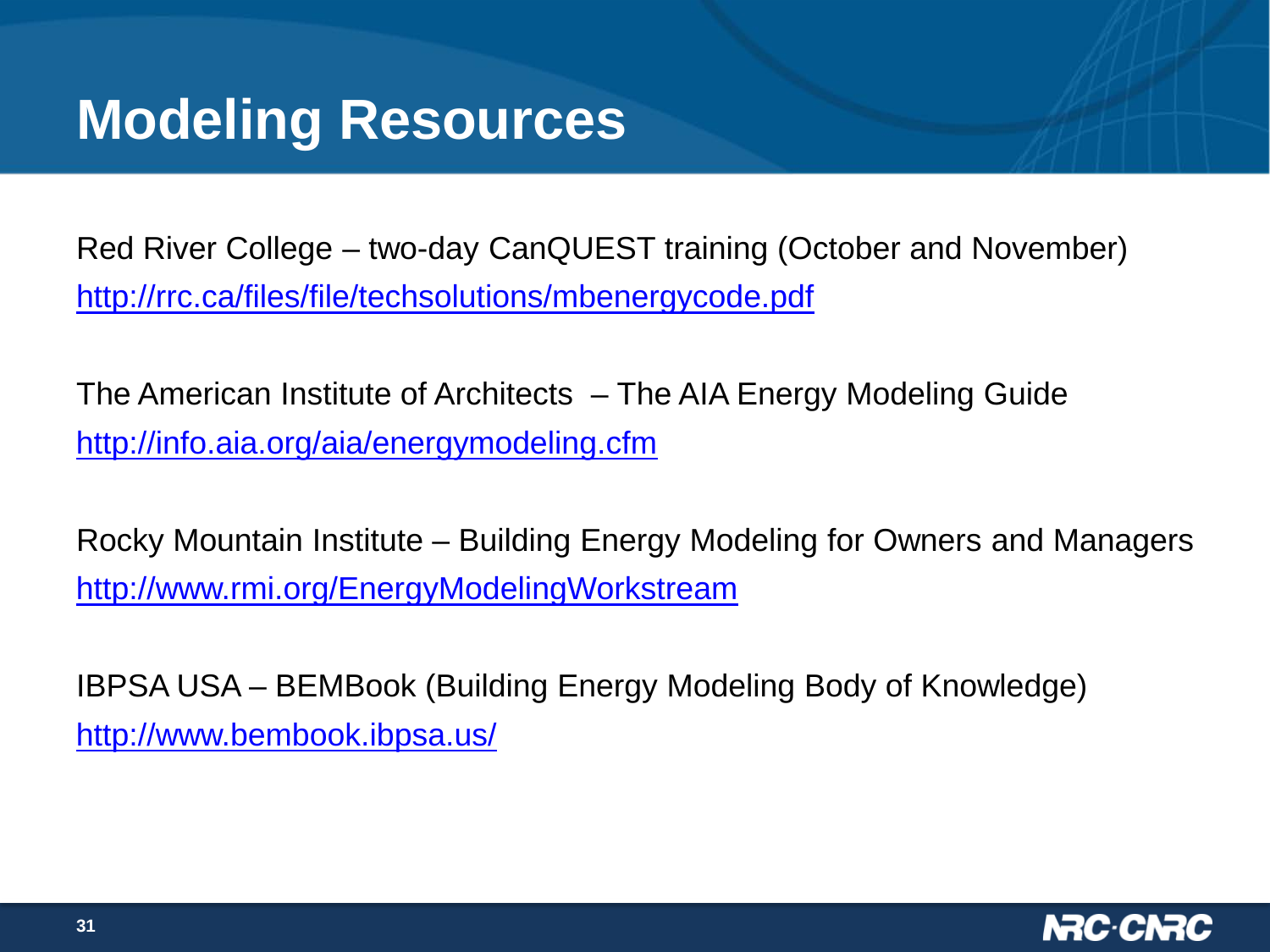# **Summary**

- Reference building linked to prescriptive requirements
- More consistent reference
	- Introduction of FDWR based on HDD
	- HVAC selection based on building type
- Most flexibility and detail of all compliance paths in acceptable solutions